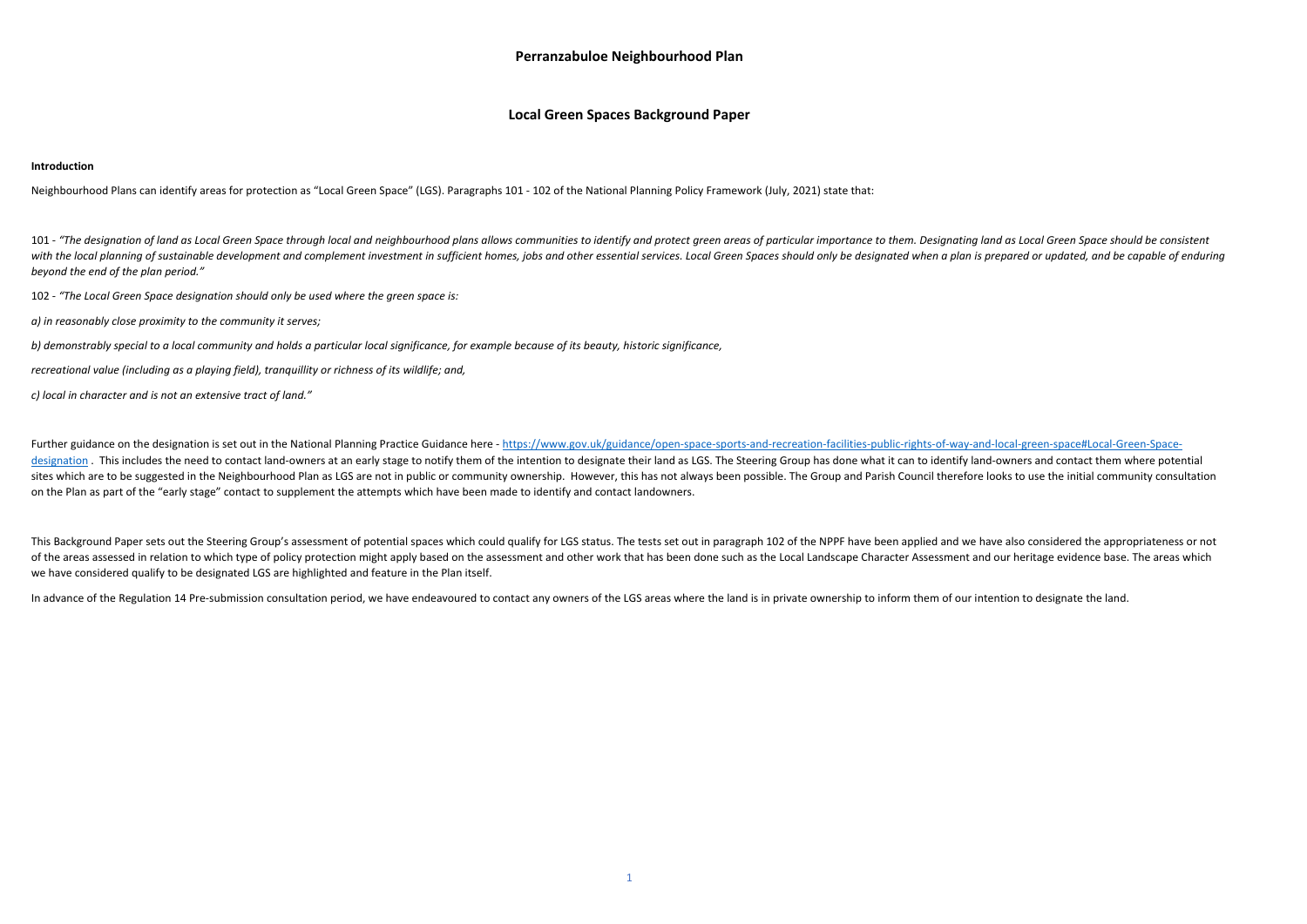| No.            | <b>Notable Green</b><br><b>Space</b> | <b>Close</b><br>proximity to<br>the<br>community<br>it serves? | <b>Demonstrably</b><br>special to the<br><b>local</b><br>community? | <b>Local in</b><br>character? | <b>Extensive</b><br>tract of land<br>(and approx.<br>land area)? | <b>Planning</b><br>permissions<br>(unimplemented)<br>which could<br>affect LGS<br>designation? | <b>Commentary to inform appropriate policy consideration</b>                                                                                                                                                                                                                                                                                                                                                                                                                                                                                                                                                                                                                                                                                                                                                                                                                                             | <b>Possible Policy / Designation</b>                                                                                                                                   |
|----------------|--------------------------------------|----------------------------------------------------------------|---------------------------------------------------------------------|-------------------------------|------------------------------------------------------------------|------------------------------------------------------------------------------------------------|----------------------------------------------------------------------------------------------------------------------------------------------------------------------------------------------------------------------------------------------------------------------------------------------------------------------------------------------------------------------------------------------------------------------------------------------------------------------------------------------------------------------------------------------------------------------------------------------------------------------------------------------------------------------------------------------------------------------------------------------------------------------------------------------------------------------------------------------------------------------------------------------------------|------------------------------------------------------------------------------------------------------------------------------------------------------------------------|
|                | <b>Penhale Sands</b>                 | Y                                                              | Natural beauty                                                      | Y                             | Y<br>280 ha / 2.8<br>km <sup>2</sup>                             | N                                                                                              | Iconic north coast dune landscape.<br>Coastal Path.<br>Too big to qualify as Local Green Space under NPPF criteria. Landscape Character Assessment may<br>identify it as a valuable landscape worthy of protection. Assume though that this area is all covered by<br>the SAC (Special Area of Conservation).<br>Noted in LLCA and CA15. Protected by SAC, SSSI, AGLV and SWCP setting as well as historic listings.<br>Suggest including a policy similar to Local Plan Policy 23 covering all locally important designated<br>landscapes.                                                                                                                                                                                                                                                                                                                                                              | Areas of ecological, landscape,<br>biodiversity and geodiversity<br>value<br>Landscape character and<br>landscapes of local significance<br>Coastal management         |
| $\overline{2}$ | Penhale Sand<br>Dunes                | Y                                                              | Beauty,<br>recreational<br>value, richness<br>of wildlife           | Y                             | 72.8 ha                                                          | N                                                                                              | Important coastal landscape supporting tourism.<br>Coastal Path<br>Too big to qualify as Local Green Space under NPPF criteria. Landscape Character Assessment may<br>identify it as a valuable landscape worthy of protection. Assume though that this area is all covered by<br>the SAC (Special Area of Conservation).<br>Noted in LLCA and CA15. Protected by SAC, SSSI, AGLV and SWCP setting as well as historic listings.<br>Suggest including a policy similar to Local Plan Policy 23 covering all locally important designated<br>landscapes.                                                                                                                                                                                                                                                                                                                                                  | Areas of ecological, landscape,<br>biodiversity and geodiversity<br>value<br>Landscape character and<br>landscapes of local significance                               |
| $\mathbf{3}$   | Lost Church                          | Y                                                              | Ancient<br>monument,<br>recreational<br>value                       | Y                             | 99.7 ha                                                          | ${\sf N}$                                                                                      | Managed by CWT<br>Too big to qualify as Local Green Space under NPPF criteria. Landscape Character Assessment may<br>identify it as a valuable landscape worthy of protection. Scheduled Monuments already have protection<br>Worth referencing in Heritage section though if particularly important locally. If managed by CWT,<br>unlikely to see adverse (or any) development on the site anyway?<br>This is a sensitive area as the approach from the Tollgate road across the dune landscape to the church<br>and oratory with clear local recreational value. Church and Oratory already protected, area is AGLV and<br>SSSI. Views will include intervisibility between the cross by the Church and the cross to the south as<br>could be affected by any development around holiday park with another inland towards Gear Farm. Is<br>quite distinctive landscape, will be commented on in LLCA. | Areas of ecological, landscape,<br>biodiversity and geodiversity<br>value<br>Landscape character and<br>landscapes of local significance<br>Important views and vistas |
| 4              | Dunes                                | Y                                                              | Beauty,<br>recreational<br>value, richness<br>of wildlife           | $\mathsf{Y}$                  | 51.6 ha                                                          | N                                                                                              | Important coastal landscape supporting tourism<br>Coastal Path<br>Too big to qualify as Local Green Space under NPPF criteria. Landscape Character Assessment may<br>identify it as a valuable landscape worthy of protection. Assume though that this area is all covered by<br>the SAC (Special Area of Conservation).<br>Would put it as one area with Penhale Sand Dunes in terms of character.                                                                                                                                                                                                                                                                                                                                                                                                                                                                                                      | Areas of ecological, landscape,<br>biodiversity and geodiversity<br>value landscape character and<br>landscapes of local significance                                  |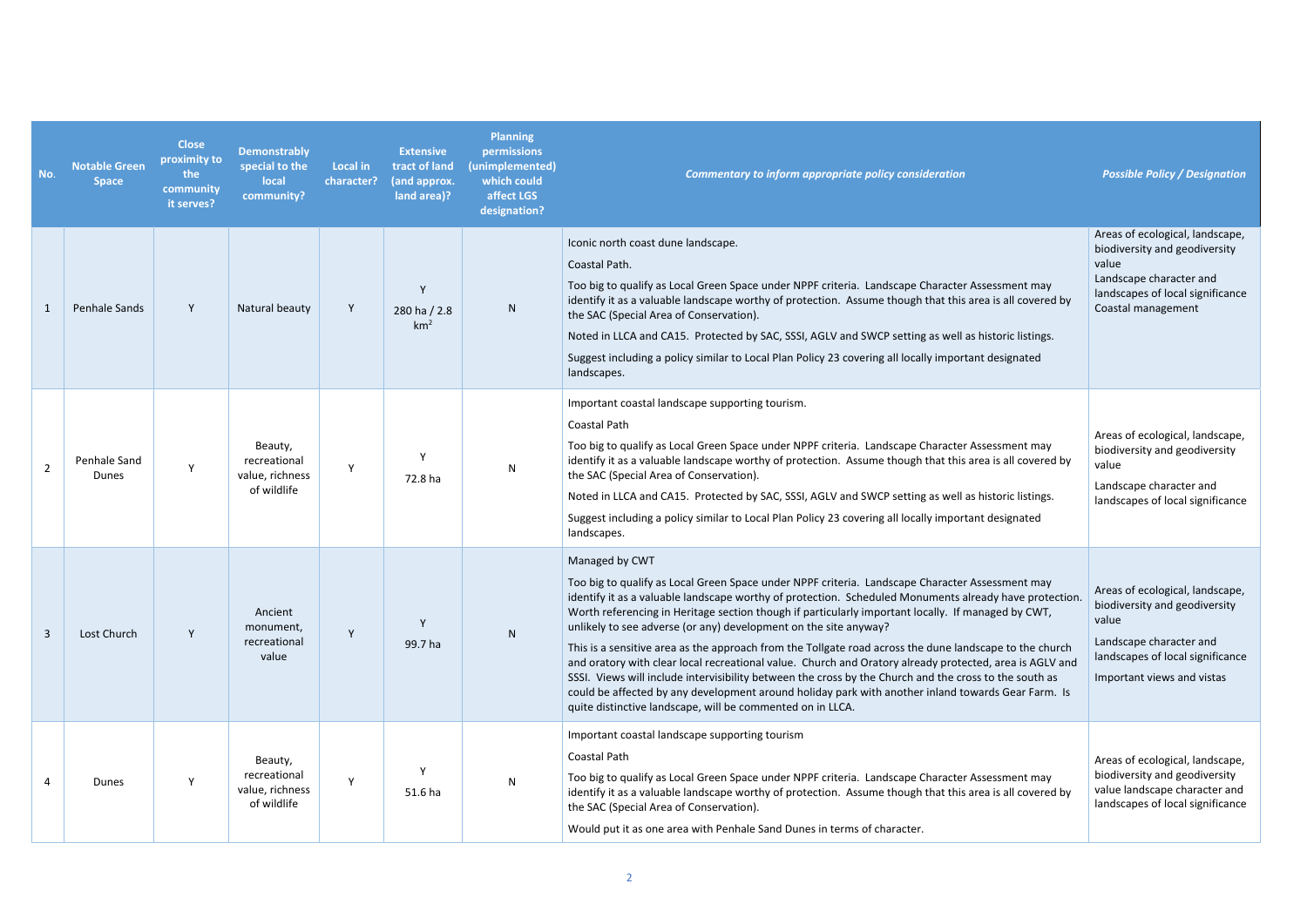*Commentary to inform appropriate policy consideration Possible Policy / Designation* 

| No.            | <b>Notable Green</b><br><b>Space</b>             | <b>Close</b><br>proximity to<br>the<br>community<br>it serves? | <b>Demonstrably</b><br>special to the<br>local<br>community?                                                                                                             | <b>Local in</b><br>character? | <b>Extensive</b><br>tract of land<br>(and approx.<br>land area)? | <b>Planning</b><br>permissions<br>(unimplemented)<br>which could<br>affect LGS<br>designation? | <b>Commentary to inform appropriate policy consideration</b>                                                                                                                                                                                                                                                                                                                                                                                                                                                                                                                                                                                                                                                                                                                                                                                                                                                                                                                                                                                                                                                          | Possi                                                                                                            |
|----------------|--------------------------------------------------|----------------------------------------------------------------|--------------------------------------------------------------------------------------------------------------------------------------------------------------------------|-------------------------------|------------------------------------------------------------------|------------------------------------------------------------------------------------------------|-----------------------------------------------------------------------------------------------------------------------------------------------------------------------------------------------------------------------------------------------------------------------------------------------------------------------------------------------------------------------------------------------------------------------------------------------------------------------------------------------------------------------------------------------------------------------------------------------------------------------------------------------------------------------------------------------------------------------------------------------------------------------------------------------------------------------------------------------------------------------------------------------------------------------------------------------------------------------------------------------------------------------------------------------------------------------------------------------------------------------|------------------------------------------------------------------------------------------------------------------|
| 5              | <b>Gear Sands</b>                                | Y                                                              | Beauty,<br>recreational<br>value, richness<br>of wildlife,<br>tranquility.<br>Used very<br>regularly by<br>dog walkers<br>and walkers.                                   | Y                             | Y<br>(depending<br>on where<br>boundary<br>dranw)                | N                                                                                              | Important outlook point of Perranporth the beach and the Atlantic.<br>A small area of Gear Sands could qualify as LGS, particularly if in public ownership or landowner has no<br>intention of developing the area and if there is public access or community use. However, the full extent<br>of the Sands is a large area and would not likely qualify for LGS status because of this.<br>However, the Sands are within SSSI and SAC, and while outside AGLV and CWS, as they are adjacent to<br>them the Sands would be considered in relation to setting.<br>Consider purpose of designation, would not solely be LGS when the dunes systems are considered as an<br>important area in their own right in the LLCA and therefore in the general landscape character / GI<br>policies. Worth considering wider area designation too covering Perran / Reen / Gear / Penhale Sands<br>AND areas providing access to said Sands as a Landscape of Local Significance. Could then include<br>Penhale Camp, Cligga and Trevellas, Chyverton, Callestick valley / Perranwell and Lamborne / Caer Dane<br>and Caer Kief? | Areas<br>biodiv<br>value<br>Landso<br>landsc<br>Protec<br>Landso<br>and Na<br>Settler<br><b>Buffer</b><br>Import |
| 6              | Perranporth<br>Golf Club                         | ٧                                                              | Recreational<br>value                                                                                                                                                    |                               | 55.3 ha                                                          | N                                                                                              | Wildlife and birdlife.<br>Too big to be LGS. Golf club in private ownership.                                                                                                                                                                                                                                                                                                                                                                                                                                                                                                                                                                                                                                                                                                                                                                                                                                                                                                                                                                                                                                          | None.                                                                                                            |
| $\overline{7}$ | Perranporth<br>Cricket and<br>Football<br>Ground | Y                                                              | Recreational<br>value.<br>Used for formal<br>sport<br>(Perranporth<br>cricket and<br>Goonhavern<br>AFC (football)<br>clubs).<br>Important local<br>recreational<br>area. | Y                             | N<br>2.4 <sub>ha</sub>                                           | ${\sf N}$                                                                                      | Used by sports clubs.<br>Should qualify as LGS, particularly if in public ownership or landowner has no intention of developing the<br>area and if there is public access or community use.<br>Worth confirming which clubs use it during Plan development process, and how often, to help<br>demonstrate demand.                                                                                                                                                                                                                                                                                                                                                                                                                                                                                                                                                                                                                                                                                                                                                                                                     | Local O                                                                                                          |

| andowner has no<br>ver, the full extent<br>y are adjacent to<br>e considered as an<br>haracter / GI<br>/ Penhale Sands<br>hen include<br>borne / Caer Dane | Areas of ecological, landscape,<br>biodiversity and geodiversity<br>value<br>Landscape character and<br>landscapes of local significance<br>Protecting the Quality of<br>Landscape Setting of the Built<br>and Natural Environments<br>Settlement Gaps and Green<br><b>Buffers</b><br>Important views and vistas |
|------------------------------------------------------------------------------------------------------------------------------------------------------------|------------------------------------------------------------------------------------------------------------------------------------------------------------------------------------------------------------------------------------------------------------------------------------------------------------------|
|                                                                                                                                                            | None.                                                                                                                                                                                                                                                                                                            |
| n of developing the<br>, to help                                                                                                                           | Local Green Space                                                                                                                                                                                                                                                                                                |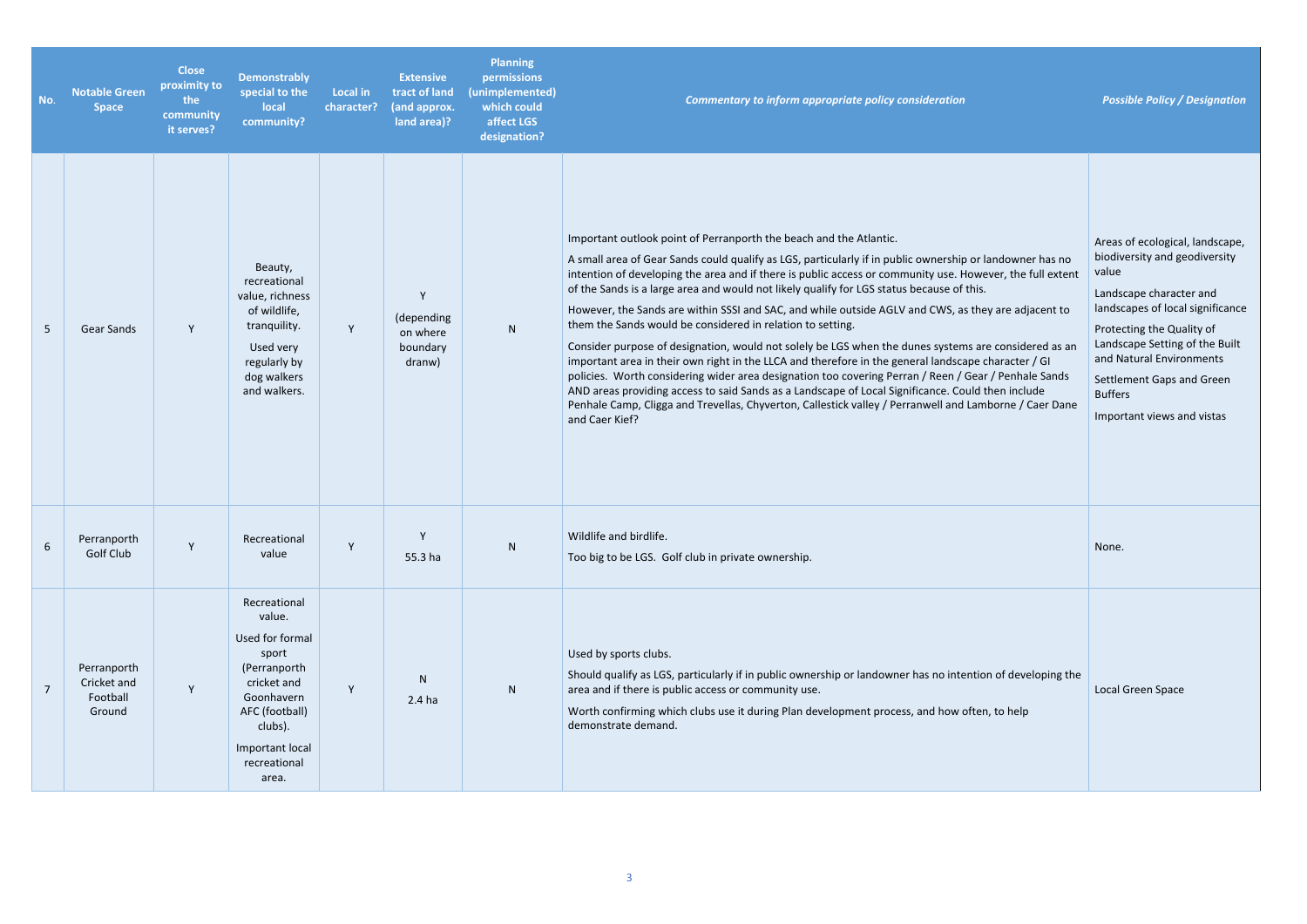| No. | <b>Notable Green</b><br><b>Space</b> | <b>Close</b><br>proximity to<br>the<br>community<br>it serves? | <b>Demonstrably</b><br>special to the<br>local<br>community?                                                                                                                                                | <b>Local in</b><br>character? | <b>Extensive</b><br>tract of land<br>(and approx.<br>land area)? | <b>Planning</b><br>permissions<br>(unimplemented)<br>which could<br>affect LGS<br>designation? | <b>Commentary to inform appropriate policy consideration</b>                                                                                                                                                                                                                                                                                                                                                                                                                                                                | <b>Possible Policy / Designation</b>        |
|-----|--------------------------------------|----------------------------------------------------------------|-------------------------------------------------------------------------------------------------------------------------------------------------------------------------------------------------------------|-------------------------------|------------------------------------------------------------------|------------------------------------------------------------------------------------------------|-----------------------------------------------------------------------------------------------------------------------------------------------------------------------------------------------------------------------------------------------------------------------------------------------------------------------------------------------------------------------------------------------------------------------------------------------------------------------------------------------------------------------------|---------------------------------------------|
| 8   | Ramoth Way<br>Gap                    | Y                                                              | Rewilded<br>mining area<br>and wildlife                                                                                                                                                                     | Y                             | N<br>0.6 <sub>ha</sub>                                           | N                                                                                              | Green Buffer Zone.<br><b>Cornwall Wildlife Site</b><br>Worth designating as an area of habitat protected by policy in the Plan?<br>Could protect as Gap if landscape character and anti-coalescence relevant.<br>Not LGS, include as Settlement Gap extended to B3285 and around to Golf Club.                                                                                                                                                                                                                              | Settlement Gaps and Green<br><b>Buffers</b> |
| 10  | Ponsmere<br>Pitches                  | Y                                                              | Recreational<br>Value.<br>Important<br>recreation area<br>open for sports<br>use<br>(Perranporth<br>RFC (rugby) and<br>Perranporth FC<br>(football) and<br>also walkers,<br>dog walkers. In<br>regular use. | Y                             | N<br>2.8 <sub>ha</sub>                                           | N                                                                                              | Used by sports clubs<br>Should qualify as LGS, particularly if in public ownership or landowner has no intention of developing the<br>area and if there is public access or community use.<br>Worth listing which clubs use it and how often to demonstrate demand.<br>Alternatively, could draw the boundary around the whole of the sports pitch site, including changing<br>facilities / clubhouse and protect as a sports facility.<br>Boundaries could be extended to property boundary and Ponsmere Play Area as one. | Local Green Space                           |
| 11  | Ponsmere Play<br>Area                | Y                                                              | Recreational<br>Value.<br>Important to<br>protect as play<br>area for<br>children.                                                                                                                          | Y                             | N<br>$0.02$ ha                                                   | N                                                                                              | Children's play area<br>Should qualify as LGS, particularly if in public ownership or landowner has no intention of developing the<br>area and if the play area is "green" or part of wider green space, and not hard-standing only. If part of a<br>wider park or open space, designate the whole of the park and not just the play area.<br>See Ponsmere Pitches commentary.                                                                                                                                              | Local Green Space                           |
| 12  | Hendrawna<br>Gap                     | Y                                                              | Wildlife refuge                                                                                                                                                                                             | Y                             | N<br>1.2 <sub>ha</sub>                                           | N                                                                                              | Green Buffer Zone<br>Protect principally as Gap.<br>If an important site for wildlife (need evidence), worth also designating as an area of habitat protected<br>by policy in the Plan.<br>Historic value with disused railway, provides gap but also has public access and is setting for housing?<br>Without wildlife surveys designating for eco value may be tenuous.                                                                                                                                                   | Settlement Gaps and Green<br>Buffers.       |
| 13  | Hendrawna<br>Park                    | Y                                                              | Recreational<br>Value.<br>Open green<br>space and                                                                                                                                                           | Y                             | N<br>0.1 <sub>ha</sub>                                           | N                                                                                              | Park space<br>Should qualify as LGS, particularly if in public ownership or landowner has no intention of developing the<br>area and if there is public access or community use.                                                                                                                                                                                                                                                                                                                                            | Local Green Space                           |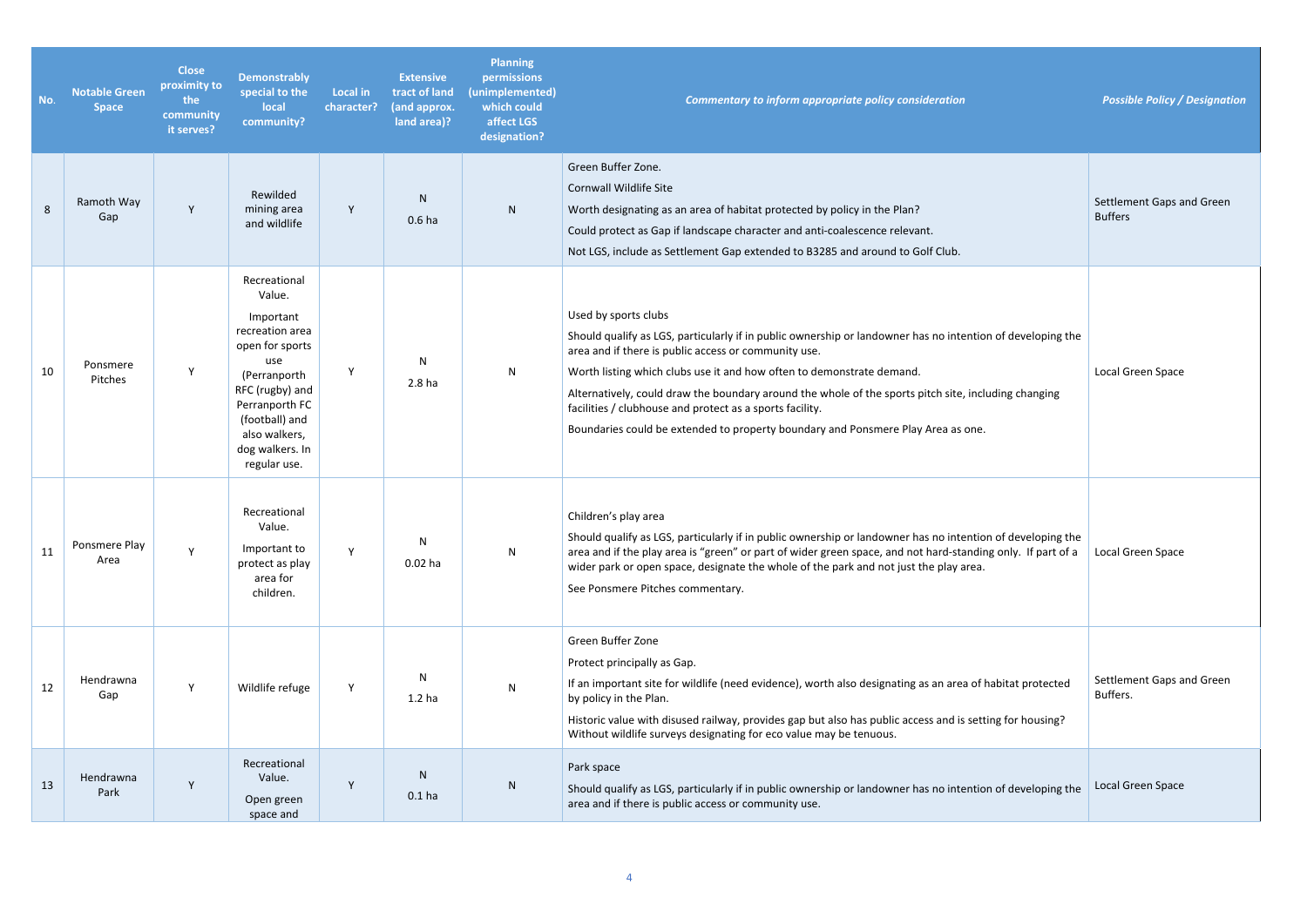*Commentary to inform appropriate policy consideration Possible Policy / Designation* 

| No. | <b>Notable Green</b><br><b>Space</b>                  | <b>Close</b><br>proximity to<br>the<br>community<br>it serves? | <b>Demonstrably</b><br>special to the<br>local<br>community?                                                                                                                                                                                                                                                                                 | <b>Local in</b><br>character? | <b>Extensive</b><br>tract of land<br>(and approx.<br>land area)? | <b>Planning</b><br>permissions<br>(unimplemented)<br>which could<br>affect LGS<br>designation? | <b>Commentary to inform appropriate policy consideration</b>                                                                                                                                                                                                                                                                                                                                                                                  | Possi   |
|-----|-------------------------------------------------------|----------------------------------------------------------------|----------------------------------------------------------------------------------------------------------------------------------------------------------------------------------------------------------------------------------------------------------------------------------------------------------------------------------------------|-------------------------------|------------------------------------------------------------------|------------------------------------------------------------------------------------------------|-----------------------------------------------------------------------------------------------------------------------------------------------------------------------------------------------------------------------------------------------------------------------------------------------------------------------------------------------------------------------------------------------------------------------------------------------|---------|
|     |                                                       |                                                                | 'lung' for<br>residents on<br>this estate. Safe<br>outdoor play<br>area for<br>children.                                                                                                                                                                                                                                                     |                               |                                                                  |                                                                                                |                                                                                                                                                                                                                                                                                                                                                                                                                                               |         |
| 14  | Perranporth<br>Primary                                | Y                                                              | Educational<br>significance                                                                                                                                                                                                                                                                                                                  | Y                             | ${\sf N}$<br>1.4 <sub>ha</sub>                                   | ${\sf N}$                                                                                      | School play and sport areas<br>LEA (CC) may not allow designation as LGS. School grounds are not typically protected as LGS and all<br>planning matters within LEA school grounds are considered a "County matter" over which NPs can have<br>no control.                                                                                                                                                                                     | Unlike  |
| 15  | Hendrawna<br>Allotments                               | Y                                                              | Recreational<br>value                                                                                                                                                                                                                                                                                                                        | Y                             | ${\sf N}$<br>1.1 <sub>ha</sub>                                   | $\mathsf{N}$                                                                                   | Area of land once likely to be purchased by the Parish Council. No longer the case and so designation not<br>appropriate.                                                                                                                                                                                                                                                                                                                     | None.   |
| 16  | Hendrawna<br>Allotments<br>(extension)                | Y                                                              | Recreational<br>value                                                                                                                                                                                                                                                                                                                        | Υ                             | ${\sf N}$<br>0.5 <sub>ha</sub>                                   | ${\sf N}$                                                                                      | Area of land once likely to be purchased by the Parish Council. No longer the case and so designation not<br>appropriate.                                                                                                                                                                                                                                                                                                                     | None.   |
| 17  | <b>Bolingey Wet</b><br>Woodlands and<br>Railway Lands | Y                                                              | Richness of<br>wildlife.<br>Attractive<br>woodland<br>including a<br>popular<br>bankside<br>foopath access.<br>Also<br>encompasses<br>disused railway<br>track. Will form<br>part of the St<br>Piran cycle<br>track route.<br>Very rich in bird<br>and wildlife. An<br>important off<br>road link<br>between<br>Perranporth<br>and Bolingey. | Y                             | $\mathsf{N}$<br>5.9 ha                                           | N                                                                                              | Pristine wet woodland.<br>Should qualify as LGS, particularly if in public ownership or landowner has no intention of developing the<br>area and if there is public access or community use.<br>If an important site for wildlife, worth also designating as an area of habitat protected by policy in the<br>Plan.<br>LGS ecological value (CWS) and heritage (railway), links to TPO to south, possible consideration of wider<br>TPO area? | Local O |
| 18  | New Road Wet<br>Woodland                              | Y                                                              | Richness of<br>wildlife.<br>Very rich in bird<br>and wildlife and                                                                                                                                                                                                                                                                            | Y                             | N<br>4.3 <sub>ha</sub>                                           | $\mathsf{N}$                                                                                   | Should qualify as LGS, particularly if in public ownership or landowner has no intention of developing the<br>area and if there is public access or community use.<br>If an important site for wildlife possibly worth also designating as an area of habitat protected by policy<br>in the Plan.                                                                                                                                             | Local O |

| d as LGS and all<br>hich NPs can have                         | Unlikely to be appropriate |
|---------------------------------------------------------------|----------------------------|
| so designation not                                            | None.                      |
| so designation not                                            | None.                      |
| n of developing the<br>by policy in the<br>ideration of wider | Local Green Space          |
| n of developing the<br>otected by policy                      | Local Green Space          |
|                                                               |                            |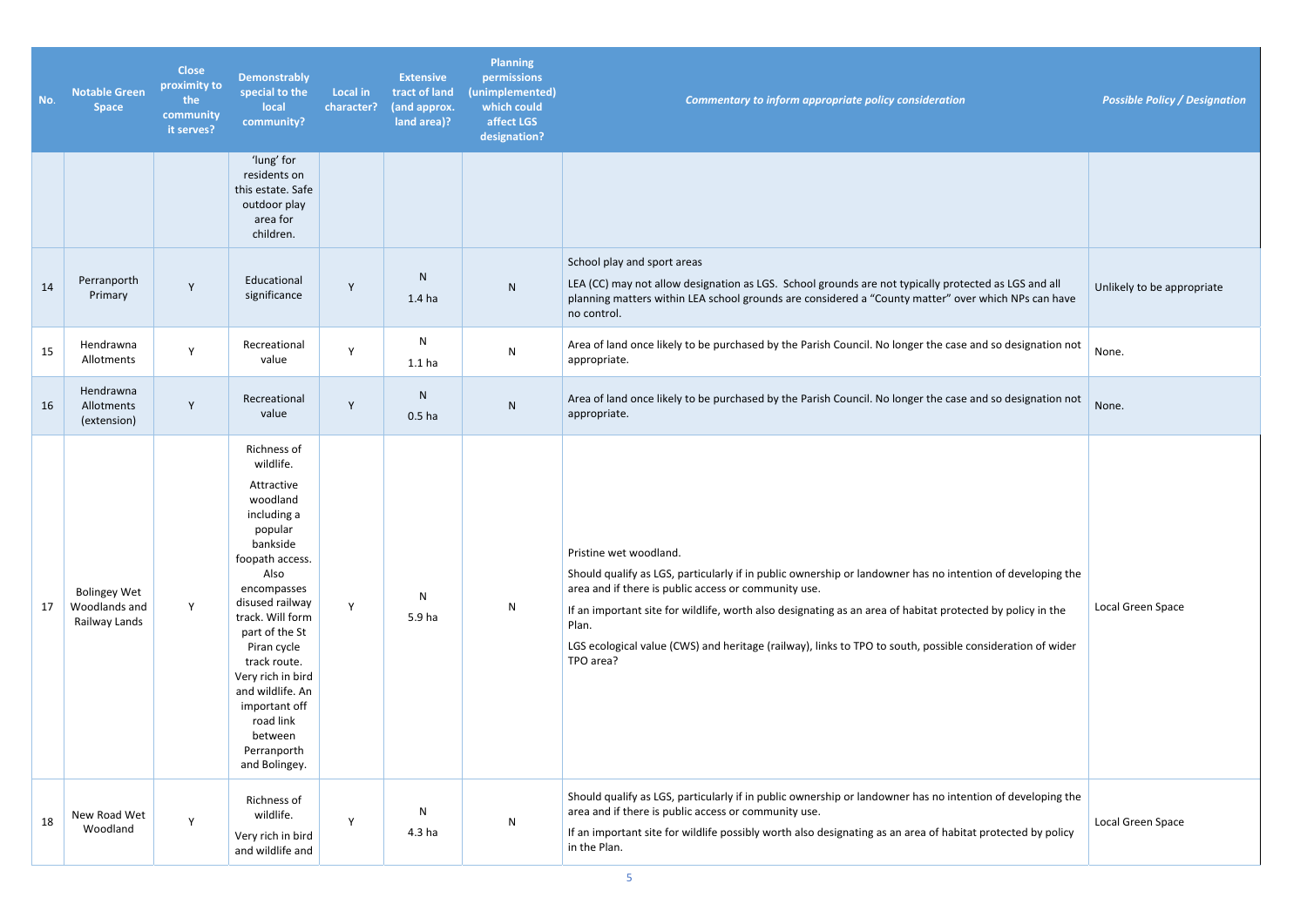*Commentary to inform appropriate policy consideration Possible Policy / Designation* 

| No. | <b>Notable Green</b><br><b>Space</b> | <b>Close</b><br>proximity to<br>the<br>community<br>it serves? | <b>Demonstrably</b><br>special to the<br><b>local</b><br>community?                                                                           | Local in<br>character? | <b>Extensive</b><br>tract of land<br>(and approx.<br>land area)? | <b>Planning</b><br>permissions<br>(unimplemented)<br>which could<br>affect LGS<br>designation? | Commentary to inform appropriate policy consideration                                                                                                                                                                                                                                                                                                                                                                                                                                            |
|-----|--------------------------------------|----------------------------------------------------------------|-----------------------------------------------------------------------------------------------------------------------------------------------|------------------------|------------------------------------------------------------------|------------------------------------------------------------------------------------------------|--------------------------------------------------------------------------------------------------------------------------------------------------------------------------------------------------------------------------------------------------------------------------------------------------------------------------------------------------------------------------------------------------------------------------------------------------------------------------------------------------|
|     |                                      |                                                                | includes a                                                                                                                                    |                        |                                                                  |                                                                                                | On St Piran cycle path route.                                                                                                                                                                                                                                                                                                                                                                                                                                                                    |
|     |                                      |                                                                | Cornwall<br><b>Wildlife Trust</b><br>nature reserve<br>access which<br>has some<br>public access.                                             |                        |                                                                  |                                                                                                | LGS - ecological, recreational and landscape character value. Links to Bolingey, see above.                                                                                                                                                                                                                                                                                                                                                                                                      |
| 19  | <b>Bolingey Gap</b>                  | Y                                                              | Beauty                                                                                                                                        | Y                      | N<br>8.1 ha                                                      | N                                                                                              | Buffer Zone enhancing landscape.<br>Protect as Gap and vista, not as a LGS, subject to landscape character assessment etc.                                                                                                                                                                                                                                                                                                                                                                       |
| 20  | Inner Green                          | Y                                                              | Recreational<br>value. Land<br>with full public<br>access and in<br>constant use by<br>visitors and<br>residents.<br>Hosts cultural<br>event. | Y                      | $\mathsf{N}$<br>0.4 <sub>ha</sub>                                | N                                                                                              | Park with seaviews.<br>Should qualify as LGS, particularly if in public ownership or landowner has no intention of developing the<br>area and if there is public access or community use.                                                                                                                                                                                                                                                                                                        |
| 21  | The Promenade                        | Y                                                              | Recreational<br>value                                                                                                                         | Y                      | N<br>0.1 <sub>ha</sub>                                           | N                                                                                              | Popular grazing spot for tourists and seagulls.<br>Not a LGS as hard-standing only.<br>Could protect as a civic space.                                                                                                                                                                                                                                                                                                                                                                           |
| 22  | <b>Sundial Park</b>                  | Y                                                              | Recreational<br>value, heritage.<br>Popular spot to<br>enjoy some of<br>the best coastal<br>vistas in<br>Cornwall. Used<br>all year round.    | Y                      | N<br>0.6 <sub>ha</sub>                                           | N                                                                                              | World class viewpoint.<br>Should qualify as LGS, particularly if in public ownership or landowner has no intention of developing the<br>area and if there is public access or community use.                                                                                                                                                                                                                                                                                                     |
| 23  | Cligga                               | Υ                                                              | Recreational<br>value, heritage.                                                                                                              | Y                      | Y<br>70.7 ha                                                     | N                                                                                              | World Heritage Site.<br>Coast Path.<br>Iconic views.<br>Too big to qualify as Local Green Space under NPPF criteria. Landscape Character Assessment may<br>identify it as a valuable landscape. WHS already have protection. Worth referencing in Heritage section.<br>Not LGS, already WHS, AONB, SWCP, BUT does need protection as visually defining and heritage value.<br>See above re new designation which includes coastal strip between Droskyn and Hanover Cove and<br>inland to B3284. |

| ove.                                                                    |                                                                           |
|-------------------------------------------------------------------------|---------------------------------------------------------------------------|
|                                                                         | Settlement Gaps and Green<br><b>Buffers</b><br>Important views and vistas |
| n of developing the                                                     | Local Green Space                                                         |
|                                                                         | None.                                                                     |
| n of developing the                                                     | Local Green Space                                                         |
| essment may<br>n Heritage section.<br>d heritage value.<br>ver Cove and | Landscape of Local Significance.                                          |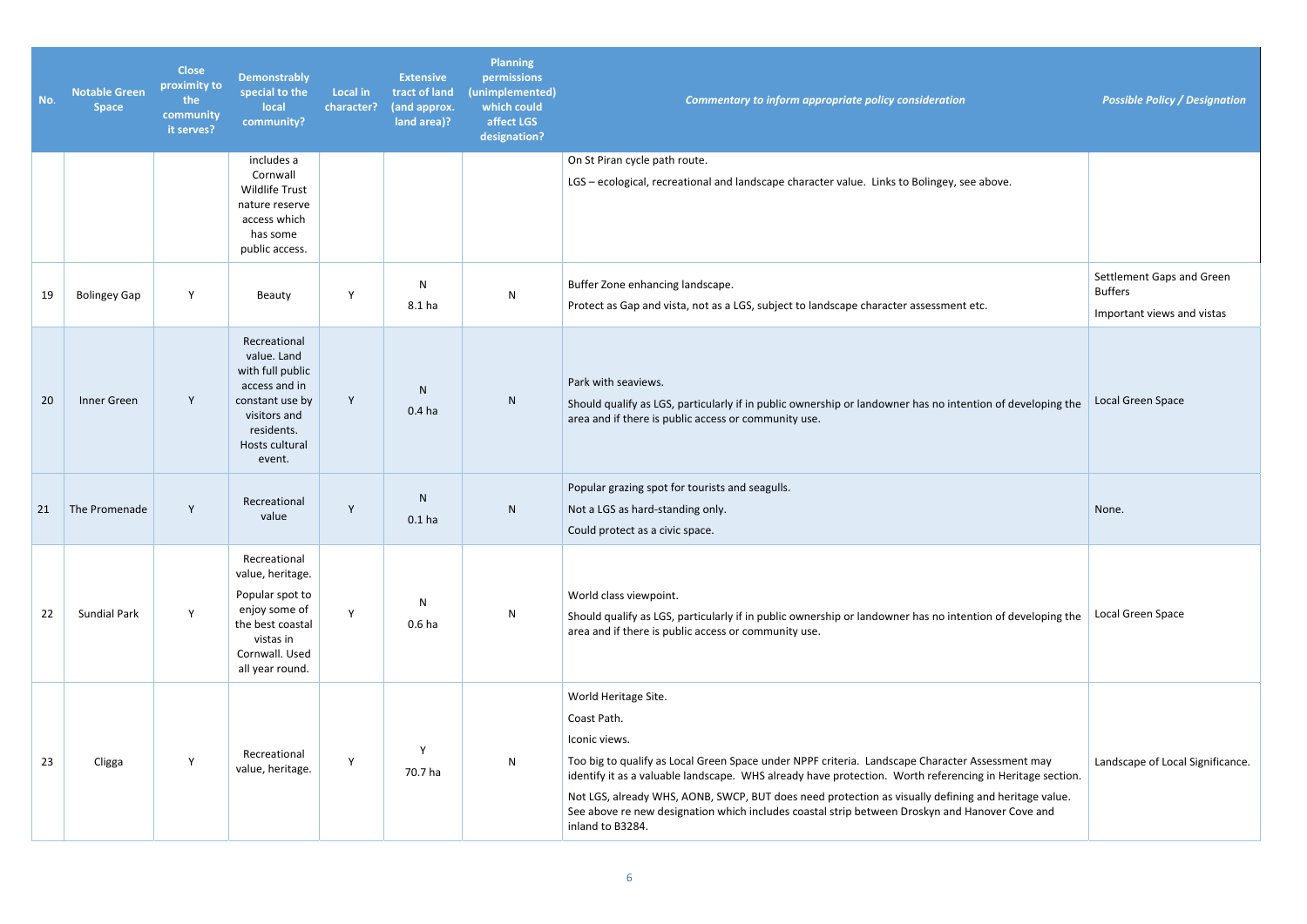| No. | <b>Notable Green</b><br><b>Space</b> | <b>Close</b><br>proximity to<br>the<br>community<br>it serves? | <b>Demonstrably</b><br>special to the<br>local<br>community?                                      | <b>Local in</b><br>character? | <b>Extensive</b><br>tract of land<br>(and approx.<br>land area)? | <b>Planning</b><br>permissions<br>(unimplemented)<br>which could<br>affect LGS<br>designation? | Commentary to inform appropriate policy consideration                                                                                                                                      | <b>Possible Policy / Designation</b> |
|-----|--------------------------------------|----------------------------------------------------------------|---------------------------------------------------------------------------------------------------|-------------------------------|------------------------------------------------------------------|------------------------------------------------------------------------------------------------|--------------------------------------------------------------------------------------------------------------------------------------------------------------------------------------------|--------------------------------------|
| 24  | <b>Tregundy Road</b><br>Open Space   | $\mathsf{y}$                                                   | Recreational<br>value.<br>Local play area<br>and green lung<br>within an<br>estate.               | y                             | N<br>0.1 <sub>ha</sub>                                           | N                                                                                              | Park space.<br>Should qualify as LGS, particularly if in public ownership or landowner has no intention of developing the<br>area and if the area is "green" or part of wider green space. | Local Green Space                    |
| 25  | Bakery Way<br>Open Space             | y                                                              | Recreational<br>value.<br>Local play area<br>and green<br>'lung' within an<br>estate.             | y                             | N<br>0.3 <sub>ha</sub>                                           | ${\sf N}$                                                                                      | Park space.<br>Should qualify as LGS, particularly if in public ownership or landowner has no intention of developing the<br>area and if there is public access or community use.          | Local Green Space                    |
| 26  | <b>Bolenna Park</b>                  | Y                                                              | Recreational<br>value.<br>The main<br>recreation and<br>play area<br>within parish.<br>Much used. | Y                             | N <sub>1</sub><br>0.8 <sub>ha</sub>                              | N                                                                                              | Park space.<br>Should qualify as LGS, particularly if in public ownership or landowner has no intention of developing the<br>area and if there is public access or community use.          | Local Green Space                    |
| 26  | <b>Bolenna Park</b><br>Play Area     | $\mathsf Y$                                                    | Recreational<br>value.<br>Designated play<br>area with<br>equipment.                              | Y                             | N<br>0.1 <sub>ha</sub>                                           | ${\sf N}$                                                                                      | If part of a wider park or open space, designate the whole of the park and not just the play area.                                                                                         | Local Green Space                    |
| 27  | Bolenna Park<br>Play Area            | Y                                                              | Recreational<br>value.<br>Designated play<br>area with<br>equipment.                              | Y                             | N<br>0.2 <sub>ha</sub>                                           | ${\sf N}$                                                                                      | If part of a wider park or open space, designate the whole of the park and not just the play area.                                                                                         | Local Green Space                    |
| 28  | Perranporth<br><b>Tennis Club</b>    | Y                                                              | Recreational<br>value.                                                                            | Y                             | N<br>0.6 <sub>ha</sub>                                           | N                                                                                              | Sports club use with public access. Includes grass courts.<br>Integral part of Bolenna Park and therefore within LGS.                                                                      | Local Green Space                    |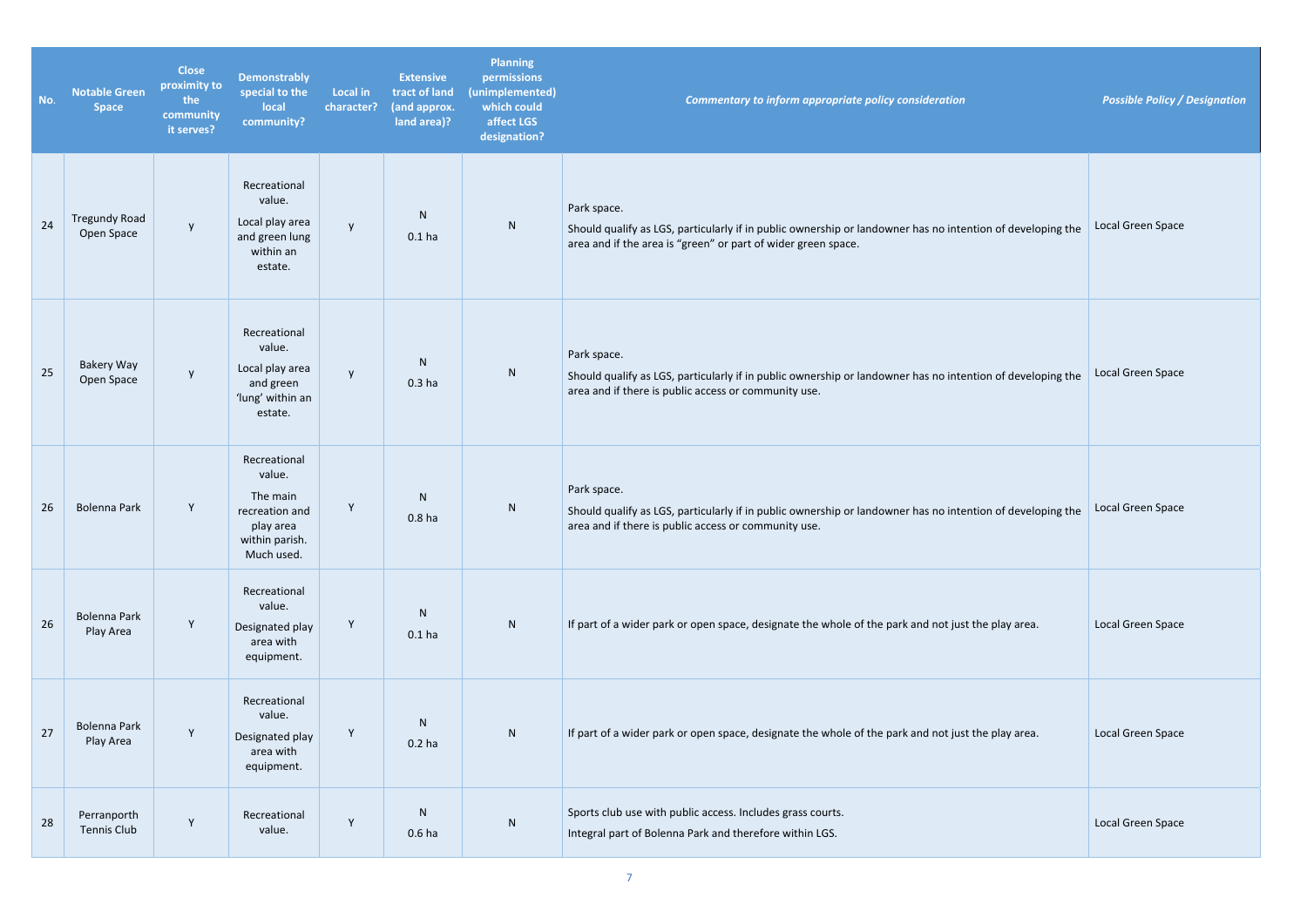| No. | <b>Notable Green</b><br><b>Space</b>                | <b>Close</b><br>proximity to<br>the<br>community<br>it serves? | <b>Demonstrably</b><br>special to the<br>local<br>community?                                                            | <b>Local in</b><br>character? | <b>Extensive</b><br>tract of land<br>(and approx.<br>land area)? | <b>Planning</b><br>permissions<br>(unimplemented)<br>which could<br>affect LGS<br>designation? | Commentary to inform appropriate policy consideration                                                                                                                                                                                                                                                                                 | <b>Possible Policy / Designation</b>                             |
|-----|-----------------------------------------------------|----------------------------------------------------------------|-------------------------------------------------------------------------------------------------------------------------|-------------------------------|------------------------------------------------------------------|------------------------------------------------------------------------------------------------|---------------------------------------------------------------------------------------------------------------------------------------------------------------------------------------------------------------------------------------------------------------------------------------------------------------------------------------|------------------------------------------------------------------|
|     |                                                     |                                                                | Popular award<br>winning sports<br>club.                                                                                |                               |                                                                  |                                                                                                |                                                                                                                                                                                                                                                                                                                                       |                                                                  |
| 29  | Perranporth<br>Bowls,<br><b>Boscowan</b><br>Gardens | Y                                                              | Recreational<br>value.<br>Popular award<br>winning sports<br>club.                                                      | Y                             | N.<br>$0.2$ ha                                                   | N                                                                                              | Sports club use.<br>Part of wider Boscawan Gardens LGS.                                                                                                                                                                                                                                                                               | Local Green Space                                                |
| 30  | Boscowan<br>Gardens                                 | Y                                                              | Recreational<br>value.<br>Well kept and<br>appreciated<br>public gardens<br>in use all year<br>round.                   | Y                             | N<br>0.7 <sub>ha</sub>                                           | ${\sf N}$                                                                                      | Park and boating lake.<br>Should qualify as LGS, particularly if in public ownership or landowner has no intention of developing the<br>area and if there is public access or community use.<br>Includes Clock Garden and Bowls Club as integral parts of the Gardens.                                                                | Local Green Space                                                |
| 31  | Clock Garden                                        | Y                                                              | Recreational<br>value.<br>Well kept and<br>appreciated<br>public gardens<br>in use all year<br>round.                   | Y                             | N<br>0.1 <sub>ha</sub>                                           | N                                                                                              | Gardens, public seating.<br>Should qualify as LGS, particularly if in public ownership or landowner has no intention of developing the<br>area and if there is public access or community use.                                                                                                                                        | Local Green Space                                                |
| 32  | Nampara Walk                                        | Y                                                              | Recreational<br>value.<br>Well kept and<br>appreciated<br>public gardens<br>with footpaths<br>in use all year<br>round. | Y.                            | N<br>3.2 <sub>ha</sub>                                           | ${\sf N}$                                                                                      | Green woodland corridor.<br>Should qualify as LGS, particularly if in public ownership or landowner has no intention of developing the<br>area and if there is public access or community use.<br>If an important site for wildlife (need evidence), worth also designating as an area of habitat protected<br>by policy in the Plan. | Local Green Space<br>Protecting Trees, Woodland and<br>Hedgerows |
| 33  | St Georges<br>Football                              | Y                                                              | Recreational<br>value, heritage.<br>Used by<br>walkers,<br>sporting                                                     | Y                             | N.<br>3.7 <sub>ha</sub>                                          | N                                                                                              | Pitches should qualify as LGS, particularly if in public ownership or landowner has no intention of<br>developing the area and if there is public access or community use.<br>Worth listing which clubs use it and how often to demonstrate demand.                                                                                   | Local Green Space                                                |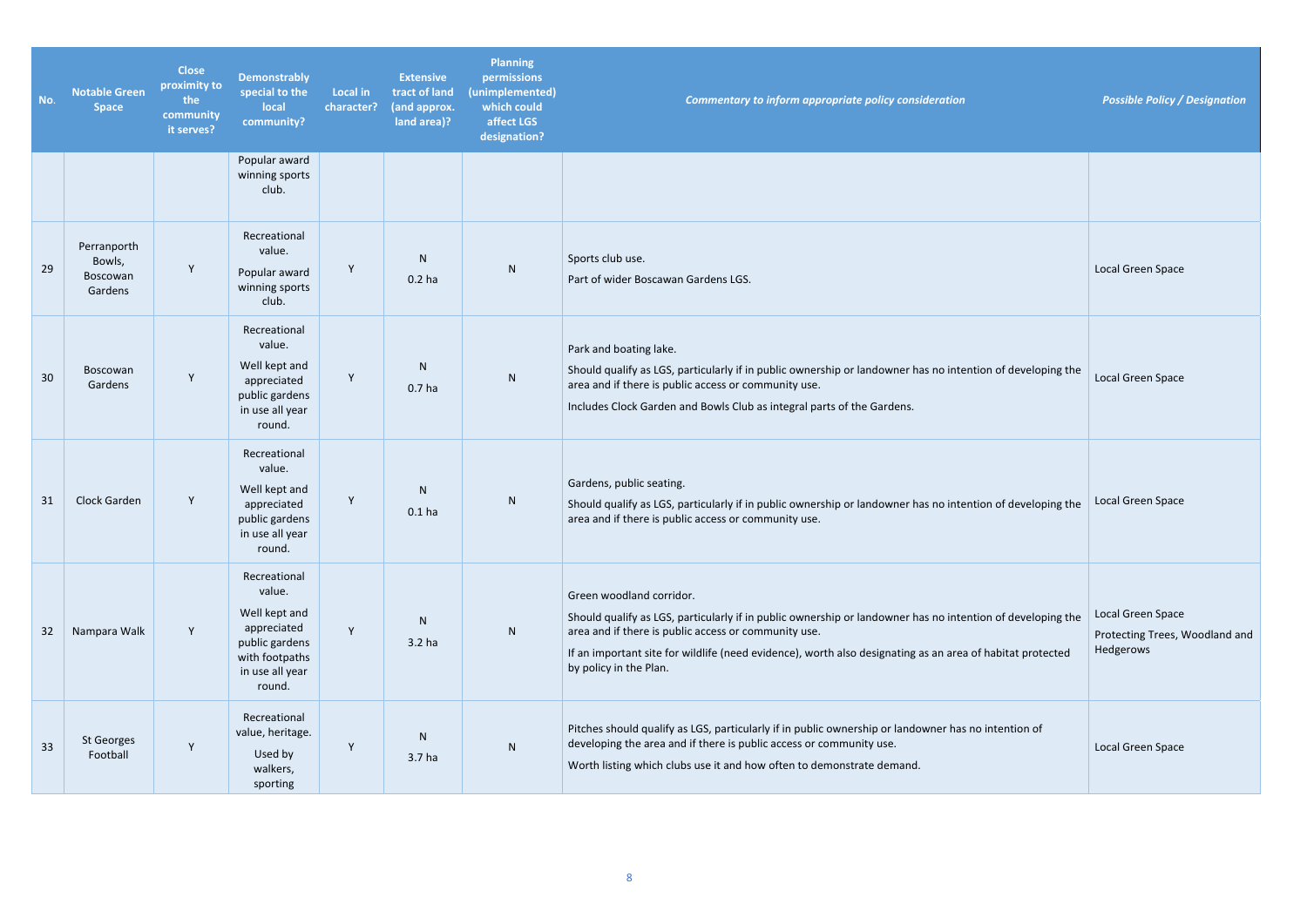| No. | <b>Notable Green</b><br><b>Space</b> | <b>Close</b><br>proximity to<br>the<br>community<br>it serves? | <b>Demonstrably</b><br>special to the<br>local<br>community?                                                                                                                        | <b>Local in</b><br>character? | <b>Extensive</b><br>tract of land<br>(and approx.<br>land area)? | <b>Planning</b><br>permissions<br>(unimplemented)<br>which could<br>affect LGS<br>designation? | Commentary to inform appropriate policy consideration                                                                                                                                                                                                                                                                                                                                                                                                                  | <b>Possible Policy / Designation</b>                                                                                                                                                   |
|-----|--------------------------------------|----------------------------------------------------------------|-------------------------------------------------------------------------------------------------------------------------------------------------------------------------------------|-------------------------------|------------------------------------------------------------------|------------------------------------------------------------------------------------------------|------------------------------------------------------------------------------------------------------------------------------------------------------------------------------------------------------------------------------------------------------------------------------------------------------------------------------------------------------------------------------------------------------------------------------------------------------------------------|----------------------------------------------------------------------------------------------------------------------------------------------------------------------------------------|
|     |                                      |                                                                | activities and<br>open space<br>access play.                                                                                                                                        |                               |                                                                  |                                                                                                | Alternatively, could draw the boundary around the whole of the sports pitch site, including changing<br>facilities / clubhouse and protect as a sports facility.<br>Visually prominent so needs some mechanism to prevent over development with ancillary facilities                                                                                                                                                                                                   |                                                                                                                                                                                        |
| 34  | St George's<br>Mine Valley           | Y                                                              | Beauty,<br>richness of<br>wildlife                                                                                                                                                  | Y                             | N<br>14.4 ha                                                     | N                                                                                              | Woodland.<br>Could qualify as LGS (although it could be argued it is an extensive tract of land) particularly if in public<br>ownership or landowner has no intention of developing the area and if there is public access or<br>community use.<br>If an important site for wildlife, worth also designating as an area of habitat protected by policy in the<br>Plan.<br>Perhaps better protecting within landscape character and GI policies, also trees and hedges. | Landscape character and<br>landscapes of local significance<br>Green Infrastructure /<br>Protecting the Quality of<br>Landscape Setting<br>Protecting Trees, Woodland and<br>Hedgerows |
| 35  | Cligga Sports<br>Field               | Y                                                              | Recreational<br>value.<br>Used by<br>walkers, bird<br>watchers and<br>for other<br>informal uses.<br>Adjoins and in<br>use by visitors<br>to World<br>Heritage open<br>access site. | Y                             | N<br>1.6 <sub>ha</sub>                                           | N                                                                                              | Informal recreational use.<br>Should qualify as LGS.<br>Be helpful to try to identify a degree of use / demand though.                                                                                                                                                                                                                                                                                                                                                 | Local Green Space                                                                                                                                                                      |
| 36  | Bolingey<br>Channel Walk             | Y                                                              | Heritage,<br>richness of<br>wildlife,                                                                                                                                               | Y                             | $\mathsf{N}$<br>2.7 <sub>ha</sub>                                | ${\sf N}$                                                                                      | Rewilded former railway track and riverway. On St Piran cycle track.<br>Should qualify as LGS.                                                                                                                                                                                                                                                                                                                                                                         | Landscape character and<br>landscapes of local significance                                                                                                                            |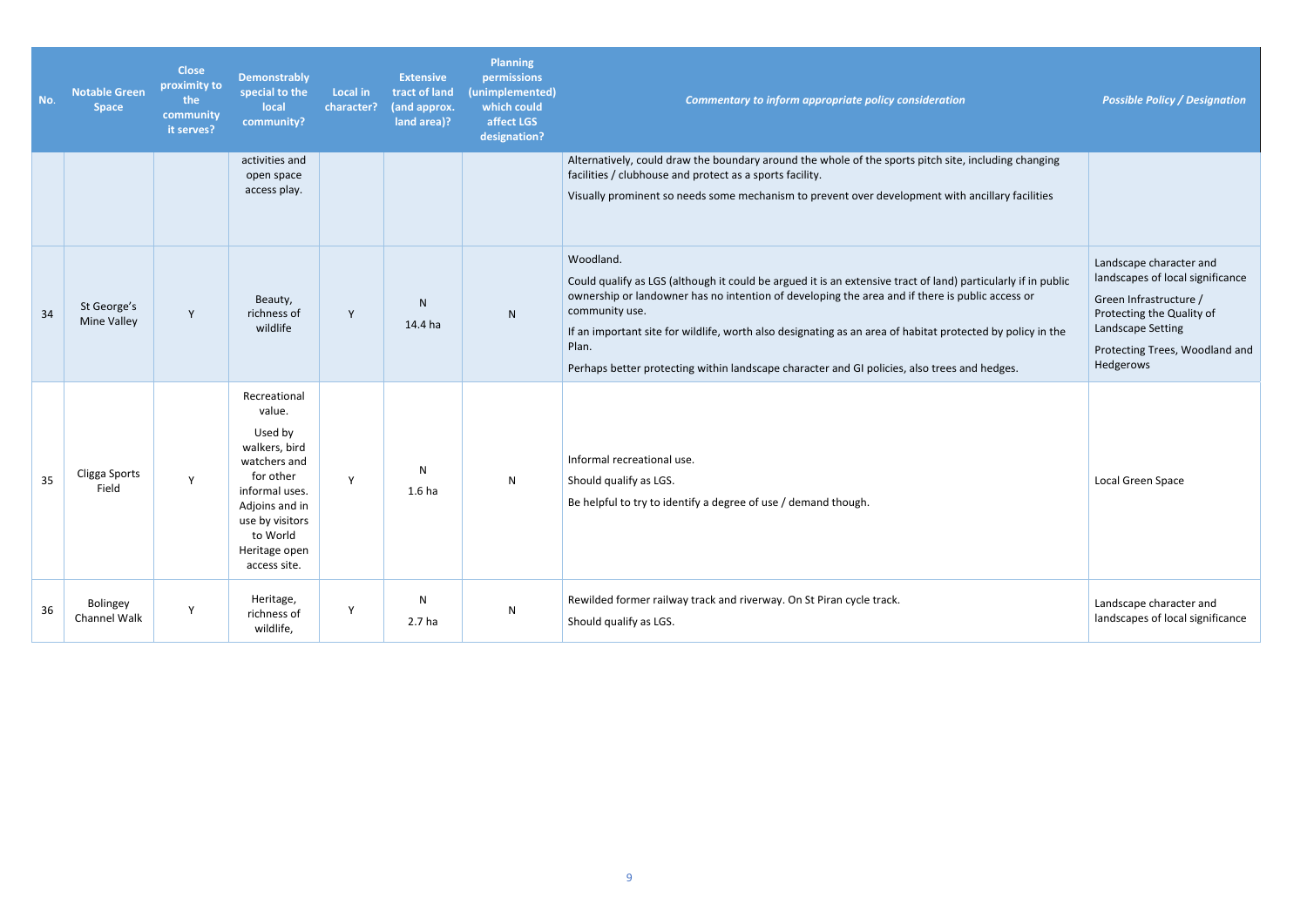| No. | <b>Notable Green</b><br><b>Space</b> | <b>Close</b><br>proximity to<br>the<br>community<br>it serves? | <b>Demonstrably</b><br>special to the<br>local<br>community?                                                                                                                                                                                         | <b>Local in</b><br>character? | <b>Extensive</b><br>tract of land<br>(and approx.<br>land area)? | <b>Planning</b><br>permissions<br>(unimplemented)<br>which could<br>affect LGS<br>designation? | Commentary to inform appropriate policy consideration                                                                                                                                                                                                                                                                                                                                                                                                                                                             | <b>Possible Policy / Designation</b>                                                                                                                                                                                  |
|-----|--------------------------------------|----------------------------------------------------------------|------------------------------------------------------------------------------------------------------------------------------------------------------------------------------------------------------------------------------------------------------|-------------------------------|------------------------------------------------------------------|------------------------------------------------------------------------------------------------|-------------------------------------------------------------------------------------------------------------------------------------------------------------------------------------------------------------------------------------------------------------------------------------------------------------------------------------------------------------------------------------------------------------------------------------------------------------------------------------------------------------------|-----------------------------------------------------------------------------------------------------------------------------------------------------------------------------------------------------------------------|
|     |                                      |                                                                | recreational<br>value.<br>Attractive<br>woodland<br>including with<br>bankside<br>foopath which<br>will form part<br>of the St Piran<br>cycle track<br>route. Also<br>encompasses<br>disused railway<br>track. Very rich<br>in bird and<br>wildlife. |                               |                                                                  |                                                                                                | May also want to protect it though as a safeguarded disused railway track / for the cycle route proposal?<br>Also landscape character, and GI.                                                                                                                                                                                                                                                                                                                                                                    | Green Infrastructure /<br>Protecting the Quality of<br>Landscape Setting<br>Local Green Space                                                                                                                         |
| 37  | <b>Bolingey Lakes</b>                | Y                                                              | Recreational<br>value.<br>Sports club use.                                                                                                                                                                                                           | Y                             | N<br>4.1 <sub>ha</sub>                                           | ${\sf N}$                                                                                      | Sports club use.<br>Could qualify as LGS if part of wider lakes green / recreational area, particularly if in public ownership or<br>landowner has no intention of developing the area and if there is public access or community use (and<br>not just fishing membership). Worth enquiring during Plan's development process and consultation.<br>Possibly include for consultation draft.<br>If important to wildlife through habitat, could also designate for that reason.<br>Partly TPO, bridleway to south. | Local Green Space                                                                                                                                                                                                     |
| 38  | Penwartha<br>North                   | Y                                                              | Richness of<br>wildlife, beauty                                                                                                                                                                                                                      | Y                             | N<br>6.8 <sub>ha</sub>                                           | $\mathsf{N}$                                                                                   | Steep ancient woodland.<br>Partly covered by TPO, also key landscape character feature (coombes).<br>If designated as ancient woodland, already enjoys some protection. Could designate as a protected<br>habitat area and / or LGS. Tend to protect for primary use / purpose though.                                                                                                                                                                                                                            | Areas of ecological, landscape,<br>biodiversity and geodiversity<br>value.<br>Landscape character and<br>landscapes of local significance<br>Green Infrastructure /<br>Protecting the Quality of<br>Landscape Setting |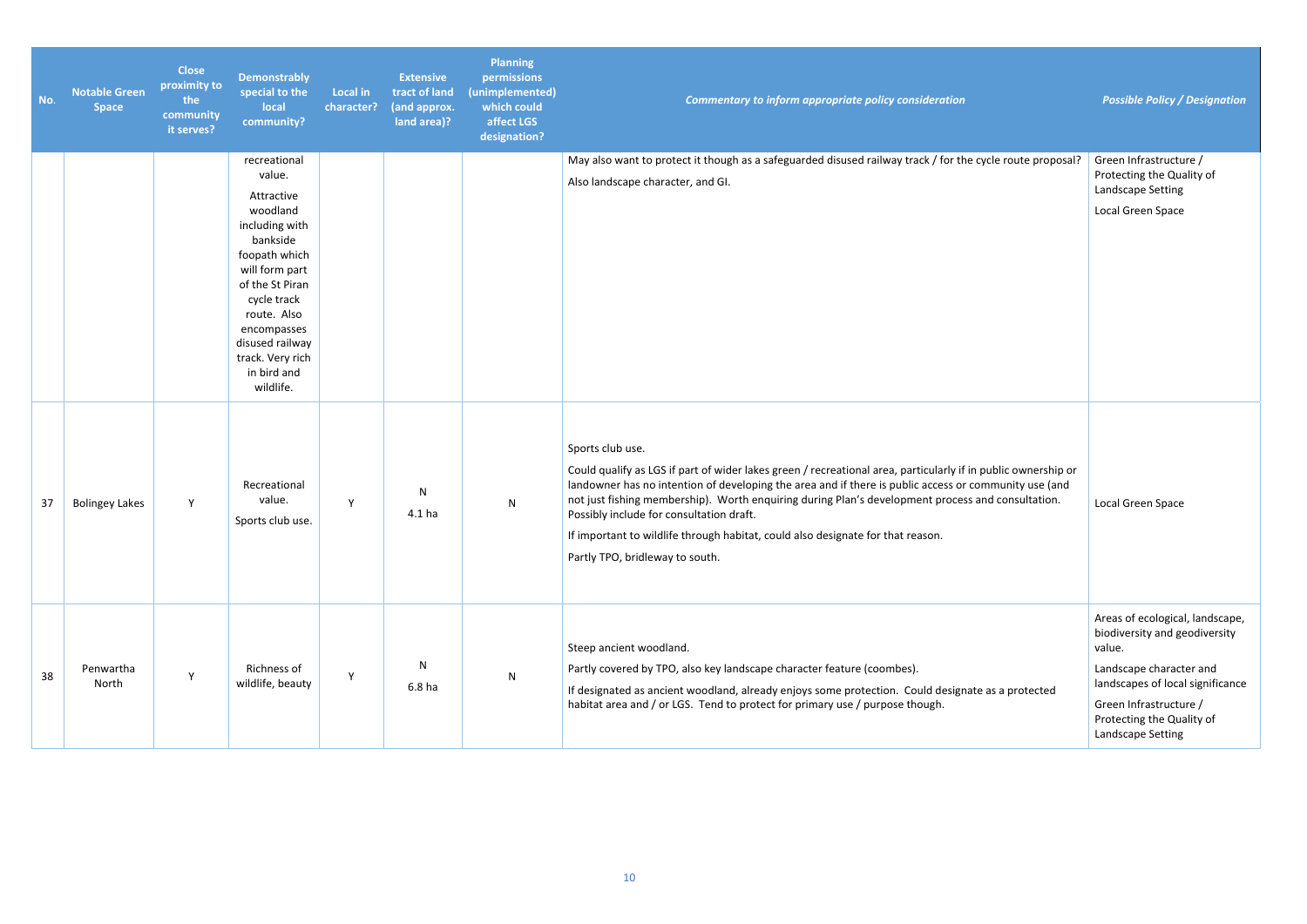| No. | <b>Notable Green</b><br><b>Space</b>      | <b>Close</b><br>proximity to<br>the<br>community<br>it serves? | <b>Demonstrably</b><br>special to the<br>local<br>community?        | <b>Local in</b><br>character? | <b>Extensive</b><br>tract of land<br>(and approx.<br>land area)? | <b>Planning</b><br>permissions<br>(unimplemented)<br>which could<br>affect LGS<br>designation? | Commentary to inform appropriate policy consideration                                                                                                                                                                                                                                                                                                                                                                                                                                                                                            | <b>Possible Policy / Designation</b>                                                                                                                                                                                  |
|-----|-------------------------------------------|----------------------------------------------------------------|---------------------------------------------------------------------|-------------------------------|------------------------------------------------------------------|------------------------------------------------------------------------------------------------|--------------------------------------------------------------------------------------------------------------------------------------------------------------------------------------------------------------------------------------------------------------------------------------------------------------------------------------------------------------------------------------------------------------------------------------------------------------------------------------------------------------------------------------------------|-----------------------------------------------------------------------------------------------------------------------------------------------------------------------------------------------------------------------|
| 39  | <b>School House</b><br>Wood,<br>Penwartha | Y                                                              | Richness of<br>wildlife, beauty                                     | Y                             | N.<br>1.3 <sub>ha</sub>                                          | ${\sf N}$                                                                                      | Woodland corridor.<br>Partly covered by TPO, also key landscape character feature (coombes).<br>Could qualify as LGS, particularly if in public ownership or landowner has no intention of developing the<br>area and if there is public access or community use.<br>If an important site for wildlife, worth designating as an area of habitat protected by policy in the Plan.<br>Could designate as a protected habitat area and / or LGS. Tend to protect for primary use / purpose<br>though.                                               | Areas of ecological, landscape,<br>biodiversity and geodiversity<br>value.<br>Landscape character and<br>landscapes of local significance<br>Green Infrastructure /<br>Protecting the Quality of<br>Landscape Setting |
| 40  | Penwartha<br>South                        | $\mathsf{v}$                                                   | Beauty,<br>tranquility,<br>richness of<br>wildlife                  | Y                             | N<br>5.2 <sub>ha</sub>                                           | $\mathsf{N}$                                                                                   | Coombe woodland and open landscape.<br>Partly covered by TPO, also key landscape character feature (coombes).<br>Could qualify as LGS, particularly if in public ownership or landowner has no intention of developing the<br>area and if there is public access or community use.<br>If an important site for wildlife, worth designating as an area of habitat protected by policy in the Plan.<br>Could designate as a protected habitat area and / or LGS. Tend to protect for primary use / purpose<br>though.                              | Areas of ecological, landscape,<br>biodiversity and geodiversity<br>value.<br>Landscape character and<br>landscapes of local significance<br>Green Infrastructure /<br>Protecting the Quality of<br>Landscape Setting |
| 41  | Callestick<br>Allotments                  | Y                                                              | Recreational<br>value.<br>Popular, in use<br>with public<br>access. | Y                             | N.<br>0.9 <sub>ha</sub>                                          | ${\sf N}$                                                                                      | Previously Community used.                                                                                                                                                                                                                                                                                                                                                                                                                                                                                                                       | None                                                                                                                                                                                                                  |
| 42  | Perranzabuloe<br>Church Yard              | Y                                                              | Religious and<br>Historical<br>significance.<br>Public access.      | Υ                             | N<br>1.3 <sub>ha</sub>                                           | ${\sf N}$                                                                                      | Main parish church and churchyard.<br>Should qualify as LGS.<br>Also protected by virtue of graveyard and heritage value.                                                                                                                                                                                                                                                                                                                                                                                                                        | Local Green Space                                                                                                                                                                                                     |
| 43  | <b>Cocks Wetland</b>                      | Y                                                              | Beauty,<br>tranquility,<br>richness of<br>wildlife                  | Y                             | N<br>0.8 <sub>ha</sub>                                           | ${\sf N}$                                                                                      | Green woodland corridor<br>Should qualify as LGS, particularly if in public ownership or landowner has no intention of developing the<br>area and if there is public access or community use.<br>If an important site for wildlife (need evidence), worth also designating as an area of habitat protected<br>by policy in the Plan.<br>However, works as one area with Viaduct Valley, Perranwell, and St Piran's Well (CWS), which combined<br>would be too extensive for LGS. Protect as character feature / GI / ecological / heritage value | Areas of ecological, landscape,<br>biodiversity and geodiversity<br>value<br>Landscape character and<br>landscapes of local significance<br>Green Infrastructure /<br>Protecting the Quality of<br>Landscape Setting  |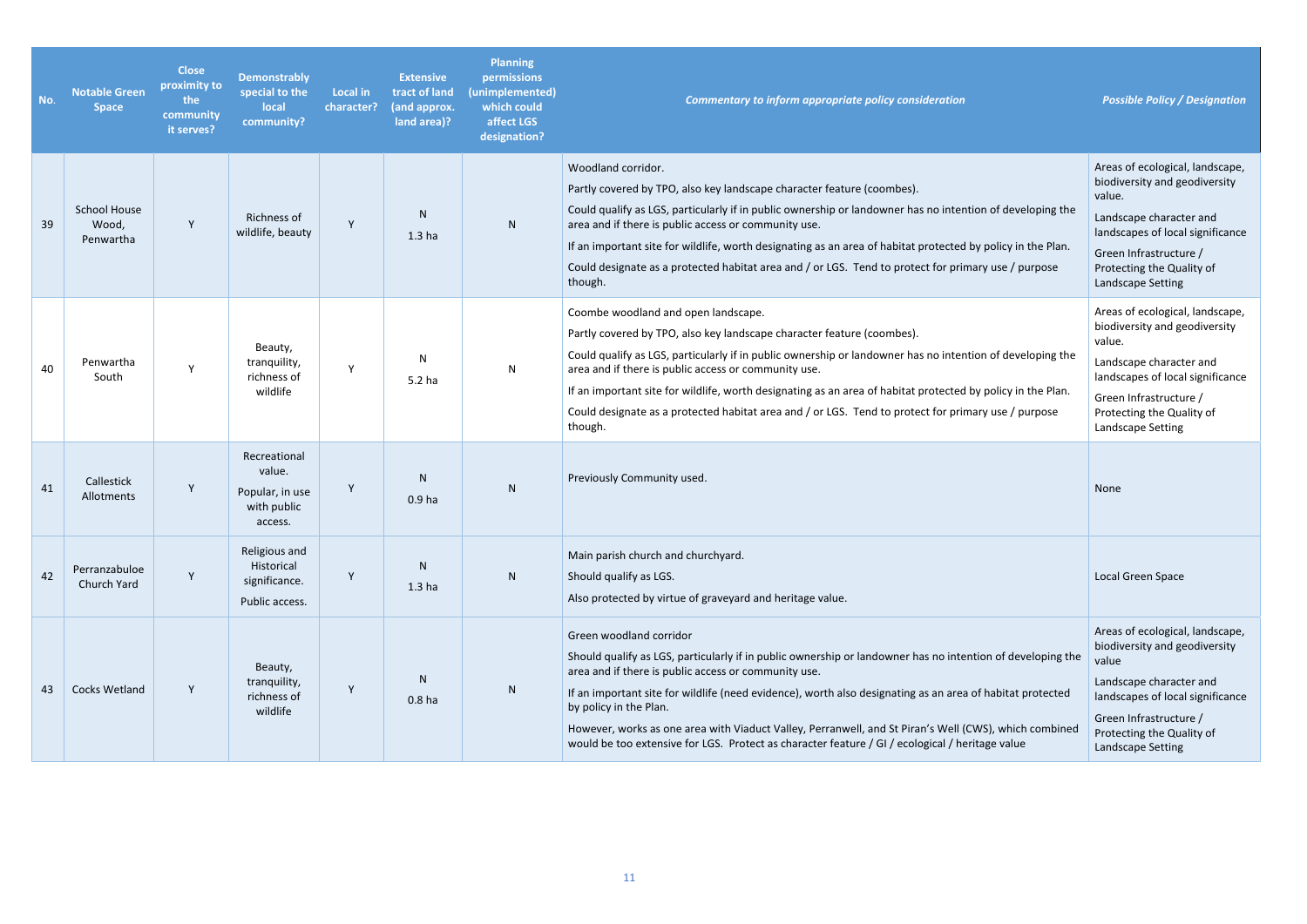| No. | <b>Notable Green</b><br><b>Space</b> | <b>Close</b><br>proximity to<br>the<br>community<br>it serves? | <b>Demonstrably</b><br>special to the<br>local<br>community? | <b>Local in</b><br>character? | <b>Extensive</b><br>tract of land<br>(and approx.<br>land area)? | <b>Planning</b><br>permissions<br>(unimplemented)<br>which could<br>affect LGS<br>designation? | <b>Commentary to inform appropriate policy consideration</b>                                                                                                                                                                                                                                                                                                                                                                                                                                                                                                                                                                         | <b>Possible Policy / Designation</b>                                                                                                                                                                                 |
|-----|--------------------------------------|----------------------------------------------------------------|--------------------------------------------------------------|-------------------------------|------------------------------------------------------------------|------------------------------------------------------------------------------------------------|--------------------------------------------------------------------------------------------------------------------------------------------------------------------------------------------------------------------------------------------------------------------------------------------------------------------------------------------------------------------------------------------------------------------------------------------------------------------------------------------------------------------------------------------------------------------------------------------------------------------------------------|----------------------------------------------------------------------------------------------------------------------------------------------------------------------------------------------------------------------|
| 44  | Viaduct Valley                       | $\mathsf{Y}$                                                   | Beauty,<br>tranquility,<br>richness of<br>wildlife           | $\mathsf{Y}$                  | N<br>14.5 ha                                                     | N                                                                                              | Green woodland corridor with public access.<br>Could qualify as LGS, (although it could be argued it is an extensive tract of land) particularly if in public<br>ownership or landowner has no intention of developing the area and if there is public access or<br>community use.<br>If an important site for wildlife (need evidence), worth also designating as an area of habitat protected<br>by policy in the Plan.<br>However, works as one area with Cocks Wetland, Perranwell, and St Piran's Well (CWS), which combined<br>would be too extensive for LGS. Protect as character feature / GI / ecological / heritage value | Areas of ecological, landscape,<br>biodiversity and geodiversity<br>value<br>Landscape character and<br>landscapes of local significance<br>Green Infrastructure /<br>Protecting the Quality of<br>Landscape Setting |
| 45  | St Piran's Well                      | Y                                                              | Beauty,<br>tranquility,<br>richness of<br>wildlife           | Y                             | <sub>N</sub><br>2.6 <sub>ha</sub>                                | ${\sf N}$                                                                                      | Green woodland corridor with public access.<br>Should qualify as LGS, particularly if in public ownership or landowner has no intention of developing the<br>area and if there is public access or community use.<br>If an important site for wildlife (need evidence), worth also designating as an area of habitat protected<br>by policy in the Plan.<br>However, works as one area with Viaduct Valley, Perranwell, and Cocks Wetland, which combined would<br>be too extensive for LGS. Protect as character feature / GI / ecological / heritage value                                                                         | Areas of ecological, landscape,<br>biodiversity and geodiversity<br>value<br>Landscape character and<br>landscapes of local significance<br>Green Infrastructure /<br>Protecting the Quality of<br>Landscape Setting |
| 46  | Perranwell                           | $\mathsf{Y}$                                                   | Beauty,<br>tranquility,<br>richness of<br>wildlife           | Y                             | N<br>6.2 <sub>ha</sub>                                           | N                                                                                              | Green woodland corridor with public access.<br>Should qualify as LGS, particularly if in public ownership or landowner has no intention of developing the<br>area and if there is public access or community use.<br>If an important site for wildlife (need evidence), worth also designating as an area of habitat protected<br>by policy in the Plan.<br>However, works as one area with Viaduct Valley, Cocks Wetland, and St Piran's Well (CWS), which<br>combined would be too extensive for LGS. Protect as character feature / GI / ecological / heritage value.                                                             | Areas of ecological, landscape,<br>biodiversity and geodiversity<br>value<br>Landscape character and<br>landscapes of local significance<br>Green Infrastructure /<br>Protecting the Quality of<br>Landscape Setting |
| 47  | Carnkeif<br>Woodland                 | $\mathsf{Y}$                                                   | Beauty,<br>tranquility,<br>richness of<br>wildlife           | Y                             | N.<br>5.8 <sub>ha</sub>                                          | N                                                                                              | Green woodland corridor with public access.<br>Should qualify as LGS, particularly if in public ownership or landowner has no intention of developing the<br>area and if there is public access or community use.<br>If an important site for wildlife (need evidence), worth also designating as an area of habitat protected<br>by policy in the Plan.<br>Predominantly a landscape feature rather than LGS. Inc Scheduled Monument so also protected under<br>heritage policies.                                                                                                                                                  | Landscape character and<br>landscapes of local significance                                                                                                                                                          |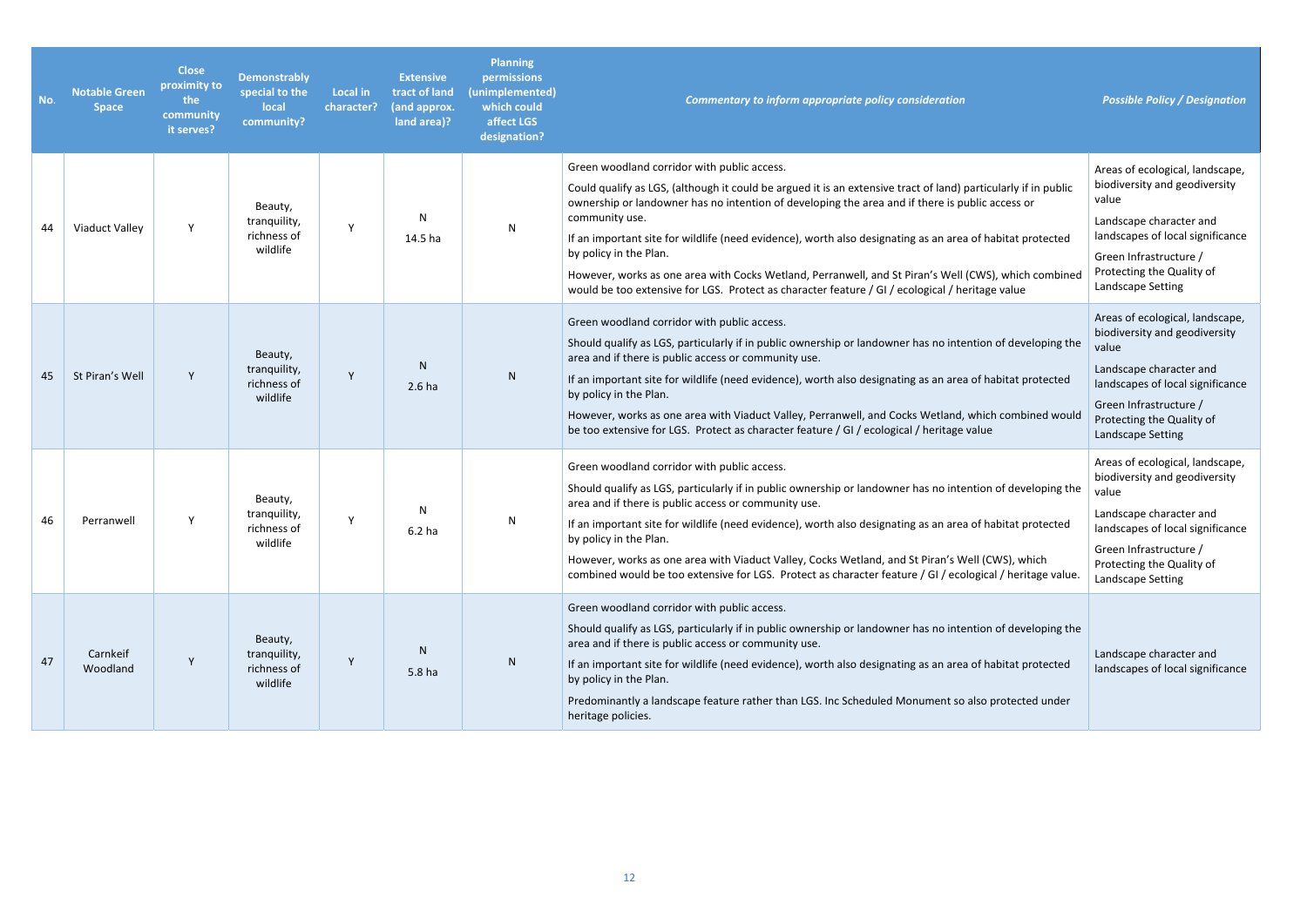| No. | <b>Notable Green</b><br><b>Space</b>         | <b>Close</b><br>proximity to<br>the<br>community<br>it serves? | <b>Demonstrably</b><br>special to the<br>local<br>community? | <b>Local in</b><br>character? | <b>Extensive</b><br>tract of land<br>(and approx.<br>land area)? | <b>Planning</b><br>permissions<br>(unimplemented)<br>which could<br>affect LGS<br>designation? | <b>Commentary to inform appropriate policy consideration</b>                                                                                                                                                                                                                                                                                                                                                                                                                                                                                                                                                               | <b>Possible Policy / Designation</b>                                                                                                                                                                                                                                 |
|-----|----------------------------------------------|----------------------------------------------------------------|--------------------------------------------------------------|-------------------------------|------------------------------------------------------------------|------------------------------------------------------------------------------------------------|----------------------------------------------------------------------------------------------------------------------------------------------------------------------------------------------------------------------------------------------------------------------------------------------------------------------------------------------------------------------------------------------------------------------------------------------------------------------------------------------------------------------------------------------------------------------------------------------------------------------------|----------------------------------------------------------------------------------------------------------------------------------------------------------------------------------------------------------------------------------------------------------------------|
| 48  | Lambourne and<br>South Hill<br>Plantation    | Y                                                              | Beauty,<br>tranquility,<br>richness of<br>wildlife           | <b>Y</b>                      | N<br>12.3 ha                                                     | ${\sf N}$                                                                                      | Green woodland and grassland corridor with public access.<br>Could qualify as LGS, (although it could be argued it is an extensive tract of land) particularly if in public<br>ownership or landowner has no intention of developing the area and if there is public access or<br>community use.<br>If an important site for wildlife (need evidence), worth also designating as an area of habitat protected<br>by policy in the Plan.<br>Key landscape character feature so protected under those policies and also within Lamborne / Caer<br>Dane / Caer Kief views (intervisibility between prehistoric sites) and GI. | Landscape character and<br>landscapes of local significance<br>Green Infrastructure /<br>Protecting the Quality of<br>Landscape Setting<br>Protecting Trees, Woodland and<br>Hedgerows<br>Important views and vistas                                                 |
| 49  | Caer Dane                                    | Y                                                              | Historical<br>significance                                   | Y                             | N<br>0.7 <sub>ha</sub>                                           | ${\sf N}$                                                                                      | Hill top fort.<br>Could qualify as LGS, if landowner has no intention of developing the area.<br>However, protected as scheduled monument.<br>No public access                                                                                                                                                                                                                                                                                                                                                                                                                                                             | Protect under heritage policy                                                                                                                                                                                                                                        |
| 50  | Ventongimps<br><b>Moor Nature</b><br>Reserve | Y                                                              | Richness of<br>wildlife                                      | Y                             | N<br>10.6 ha                                                     | N                                                                                              | Marshland and woodland owned by Cornwall Wildlife Trust, public access.<br>Should qualify as LGS, particularly if in public ownership or landowner has no intention of developing the<br>area and if there is public access or community use.<br>If an important site for wildlife (need evidence), worth designating principally as an area of habitat<br>protected by policy in the Plan.<br>Owned and protected by CWT.                                                                                                                                                                                                 | Areas of ecological, landscape,<br>biodiversity and geodiversity<br>value<br>Landscape character and<br>landscapes of local significance                                                                                                                             |
| 51  | Callestick<br>Woods and<br>Wetland           | Y                                                              | Beauty,<br>tranquility,<br>richness of<br>wildlife           | Y                             | $\mathsf{v}$<br>24.9 ha                                          | ${\sf N}$                                                                                      | Green woodland corridor with public access.<br>Will be considered too big for LGS designation.<br>If an important site for wildlife, worth designating as an area of habitat protected by policy in the Plan.<br>Important landscape feature / GI. Callestick village could be one covered under heritage in terms of<br>design principles to be applied.                                                                                                                                                                                                                                                                  | LANDSCAPE CHARACTER AND<br>LANDSCAPES OF LOCAL<br>SIGNIFICANCE, GREEN<br>INFRASTRUCTURE /<br>PROTECTING THE QUALITY OF<br>LANDSCAPE SETTING, possible<br>Landscape of Local Significance.                                                                            |
| 52  | Ventongimps<br>Plantations                   | Y                                                              | Beauty,<br>tranquility,<br>richness of<br>wildlife           | Y                             | $\mathsf{v}$<br>113 $HA/$<br>1.13 $km^2$                         | N                                                                                              | Green woodland corridor with public access. Part owned by Cornwall Wildlife Trust.<br>Will be considered too big for LGS designation.<br>If an important site for wildlife, worth designating as an area of habitat protected by policy in the Plan.<br>Classed as part of Chyverton estate in landscape terms so partly RPG and listed, needs protection but<br>not an LGS, too big. Poor management evident.                                                                                                                                                                                                             | AREAS OF ECOLOGICAL,<br>LANDSCAPE, BIODIVERSITY AND<br><b>GEODIVERSITY VALUE,</b><br>LANDSCAPE CHARACTER AND<br>LANDSCAPES OF LOCAL<br>SIGNIFICANCE, GREEN<br>INFRASTRUCTURE /<br>PROTECTING THE QUALITY OF<br>LANDSCAPE SETTING,<br>Landscape of Local Significance |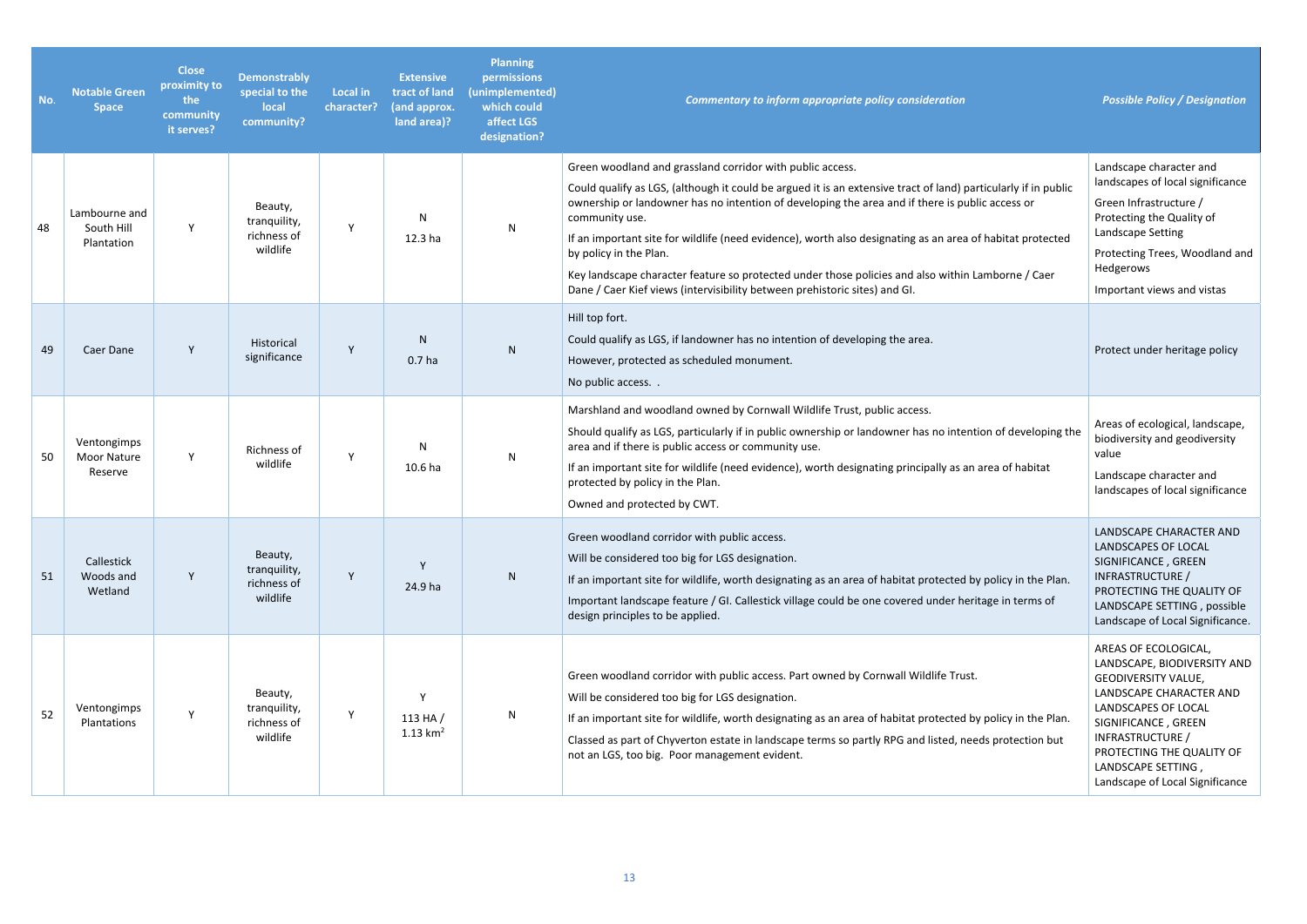| No. | <b>Notable Green</b><br><b>Space</b> | <b>Close</b><br>proximity to<br>the<br>community<br>it serves? | <b>Demonstrably</b><br>special to the<br>local<br>community?                                                                         | <b>Local in</b><br>character? | <b>Extensive</b><br>tract of land<br>(and approx.<br>land area)? | <b>Planning</b><br>permissions<br>(unimplemented)<br>which could<br>affect LGS<br>designation? | Commentary to inform appropriate policy consideration                                                                                                                                                                                                                                                                                                                                                                         | <b>Possible Policy / Designation</b>                                                                                                    |
|-----|--------------------------------------|----------------------------------------------------------------|--------------------------------------------------------------------------------------------------------------------------------------|-------------------------------|------------------------------------------------------------------|------------------------------------------------------------------------------------------------|-------------------------------------------------------------------------------------------------------------------------------------------------------------------------------------------------------------------------------------------------------------------------------------------------------------------------------------------------------------------------------------------------------------------------------|-----------------------------------------------------------------------------------------------------------------------------------------|
| 53  | Lower Polgoda                        | Y                                                              | Beauty,<br>tranquility,<br>richness of<br>wildlife                                                                                   | Y                             | N<br>13.8 ha                                                     | N                                                                                              | Green woodland corridor.<br>Could qualify as LGS, (although it could be argued it is an extensive tract of land) particularly if in public<br>ownership or landowner has no intention of developing the area and if there is public access or<br>community use.<br>If an important site for wildlife, worth also designating as an area of habitat protected by policy in the<br>Plan.<br>Important landscape feature and GI. | Landscape character and<br>landscapes of local significance<br>Green Infrastructure /<br>Protecting the Quality of<br>Landscape Setting |
| 54  | Rees Wood                            | Y                                                              | Beauty,<br>tranquility,<br>richness of<br>wildlife                                                                                   | Y                             | N<br>9.1 <sub>ha</sub>                                           | $\mathsf{N}$                                                                                   | Green woodland corridor with public access.<br>Should qualify as LGS, particularly if in public ownership or landowner has no intention of developing the<br>area and if there is public access or community use.<br>If an important site for wildlife, worth also designating as an area of habitat protected by policy in the<br>Plan.<br>Important landscape feature and GI.                                               | Landscape character and<br>landscapes of local significance<br>Green Infrastructure /<br>Protecting the Quality of<br>Landscape Setting |
| 55  | Callestick<br>Cemetery               | Y                                                              | Religious<br>significance.<br>Public access.                                                                                         | Y                             | N.<br>$0.65$ ha                                                  | ${\sf N}$                                                                                      | Parish's current cemetery.<br>Should qualify as LGS.                                                                                                                                                                                                                                                                                                                                                                          | Local Green Space                                                                                                                       |
| 56  | Wheal Anna<br>heath and<br>woodland  | Y                                                              | Heritage,<br>beauty,<br>tranquility,<br>richness of<br>wildlife.<br>Popular with<br>walkers. Rich<br>bird and<br>wildlife.           | Y                             | N<br>2.9 <sub>ha</sub>                                           | N                                                                                              | Green woodland corridor with good public access.<br>Should qualify as LGS, particularly if in public ownership or landowner has no intention of developing the<br>area and if there is public access or community use.<br>If an important site for wildlife (need evidence), worth also designating as an area of habitat protected<br>by policy in the Plan.<br>Include with Wheal Anna.                                     | Local Green Space                                                                                                                       |
| 57  | Wheal anna                           | Y                                                              | Recreational<br>value, beauty,<br>tranquility,<br>richness of<br>wildlife.<br>Popular with<br>walkers. Rich<br>bird and<br>wildlife. | Y                             | N<br>0.5 <sub>ha</sub>                                           | N                                                                                              | Green woodland with good public access.<br>Should qualify as LGS, particularly if in public ownership or landowner has no intention of developing the<br>area and if there is public access or community use.<br>If an important site for wildlife (need evidence), worth also designating as an area of habitat protected<br>by policy in the Plan.<br>Include with Wheal Anna heath and woodland.                           | Local Green Space                                                                                                                       |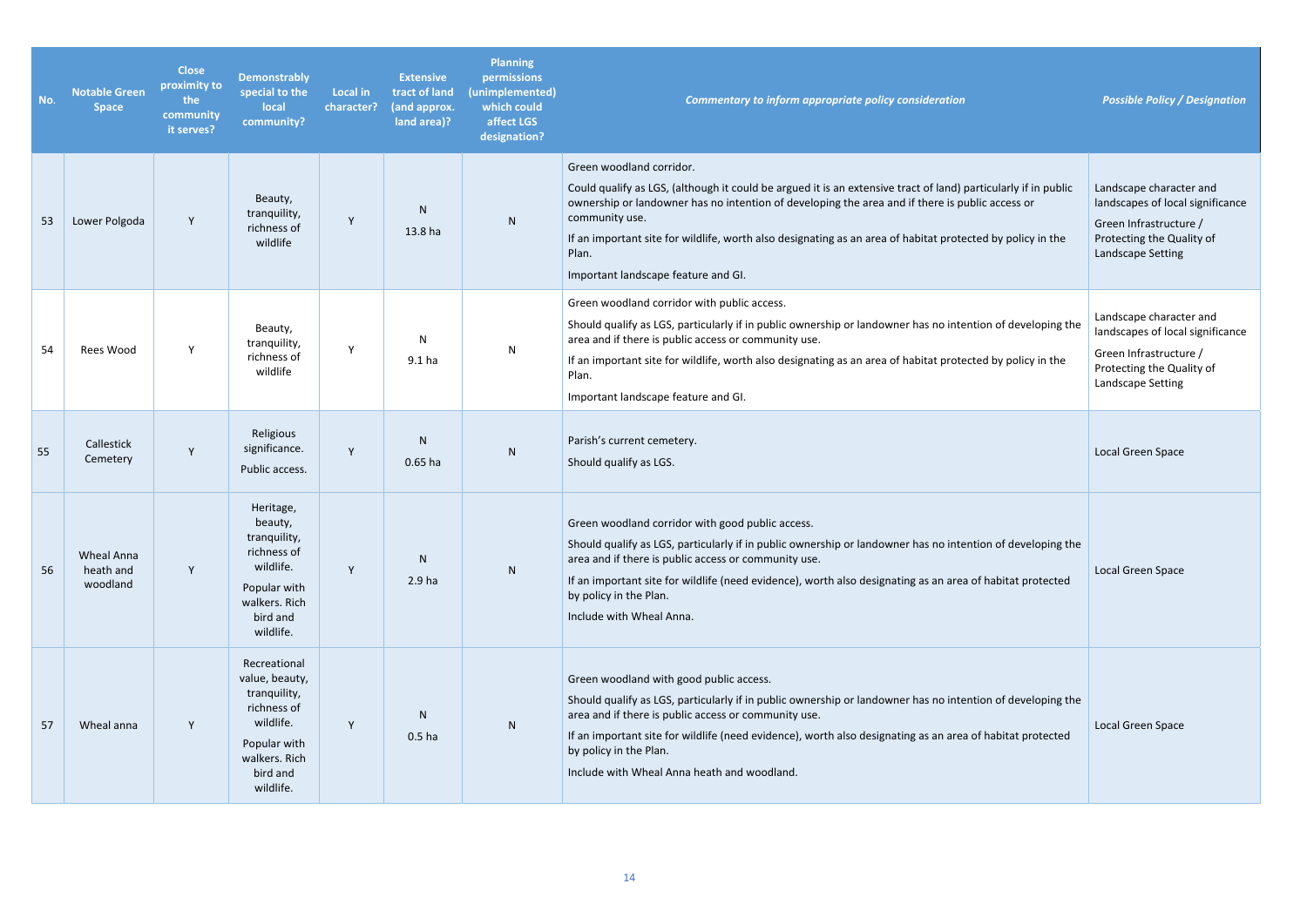| No. | <b>Notable Green</b><br><b>Space</b>       | <b>Close</b><br>proximity to<br>the<br>community<br>it serves? | <b>Demonstrably</b><br>special to the<br>local<br>community?                                                               | Local in<br>character? | <b>Extensive</b><br>tract of land<br>(and approx.<br>land area)? | <b>Planning</b><br>permissions<br>(unimplemented)<br>which could<br>affect LGS<br>designation? | Commentary to inform appropriate policy consideration                                                                                                                                                                                                                                                                                                                                                                                                                                                | <b>Possible Policy / Designation</b> |
|-----|--------------------------------------------|----------------------------------------------------------------|----------------------------------------------------------------------------------------------------------------------------|------------------------|------------------------------------------------------------------|------------------------------------------------------------------------------------------------|------------------------------------------------------------------------------------------------------------------------------------------------------------------------------------------------------------------------------------------------------------------------------------------------------------------------------------------------------------------------------------------------------------------------------------------------------------------------------------------------------|--------------------------------------|
| 58  | Goonhavern<br><b>Fishing Lakes</b>         | Y                                                              | Recreational<br>value                                                                                                      | Y                      | N.<br>5.5 <sub>ha</sub>                                          | N                                                                                              | Sports club use.<br>Should qualify as LGS if part of wider lakes green / recreational area, particularly if in public ownership or<br>landowner has no intention of developing the area and if there is public access or community use (and<br>not just fishing membership).<br>Worth enquiring during Plan's development process and consultation. Possibly include for consultation<br>draft.<br>If important to wildlife through habitat, could also designate for that reason.                   | Local Green Space                    |
| 59  | <b>Wheal Albert</b><br>Marsh and<br>Heath  | Y                                                              | Heritage,<br>beauty,<br>tranquility,<br>richness of<br>wildlife.<br>Popular with<br>walkers. Rich<br>bird and<br>wildlife. | Y                      | N<br>13.6 ha                                                     | N                                                                                              | Wetland and woodland with public access.<br>Could qualify as LGS, (although it could be argued it is an extensive tract of land) particularly if in public<br>ownership or landowner has no intention of developing the area and if there is public access or<br>community use.<br>If an important site for wildlife, worth also designating as an area of habitat protected by policy in the<br>Plan.<br>Limited public access, mostly CWS. Railway possible access through for the trails project? | Local Green Space                    |
| 60  | <b>Bridge Road</b><br>Play Area            | Y                                                              | Recreational<br>value.<br>Important<br>recreation and<br>play area for<br>this village.                                    | Y                      | N<br>0.1 <sub>ha</sub>                                           | ${\sf N}$                                                                                      | Play park.<br>If part of a wider park or open space, designate the whole of the park and not just the play area.                                                                                                                                                                                                                                                                                                                                                                                     | Local Green Space                    |
| 61  | <b>Bridge Road</b><br>Recreation<br>Ground | Y                                                              | Recreational<br>value.<br>Important<br>recreation and<br>play area for<br>this village.                                    | Y                      | N<br>0.5 <sub>ha</sub>                                           | N                                                                                              | Public park.<br>Should qualify as LGS.                                                                                                                                                                                                                                                                                                                                                                                                                                                               | Local Green Space                    |
| 62  | Goonhavern<br>Primary                      | Y                                                              | Educational<br>significance                                                                                                | Y                      | N<br>1.3 <sub>ha</sub>                                           | ${\sf N}$                                                                                      | School play and sport areas.<br>LEA (CC) may not allow you to designate this area. School grounds are not typically protected as LGS and<br>all planning matters within LEA school grounds are considered a "County matter" over which NPs can<br>have no control.                                                                                                                                                                                                                                   | None                                 |